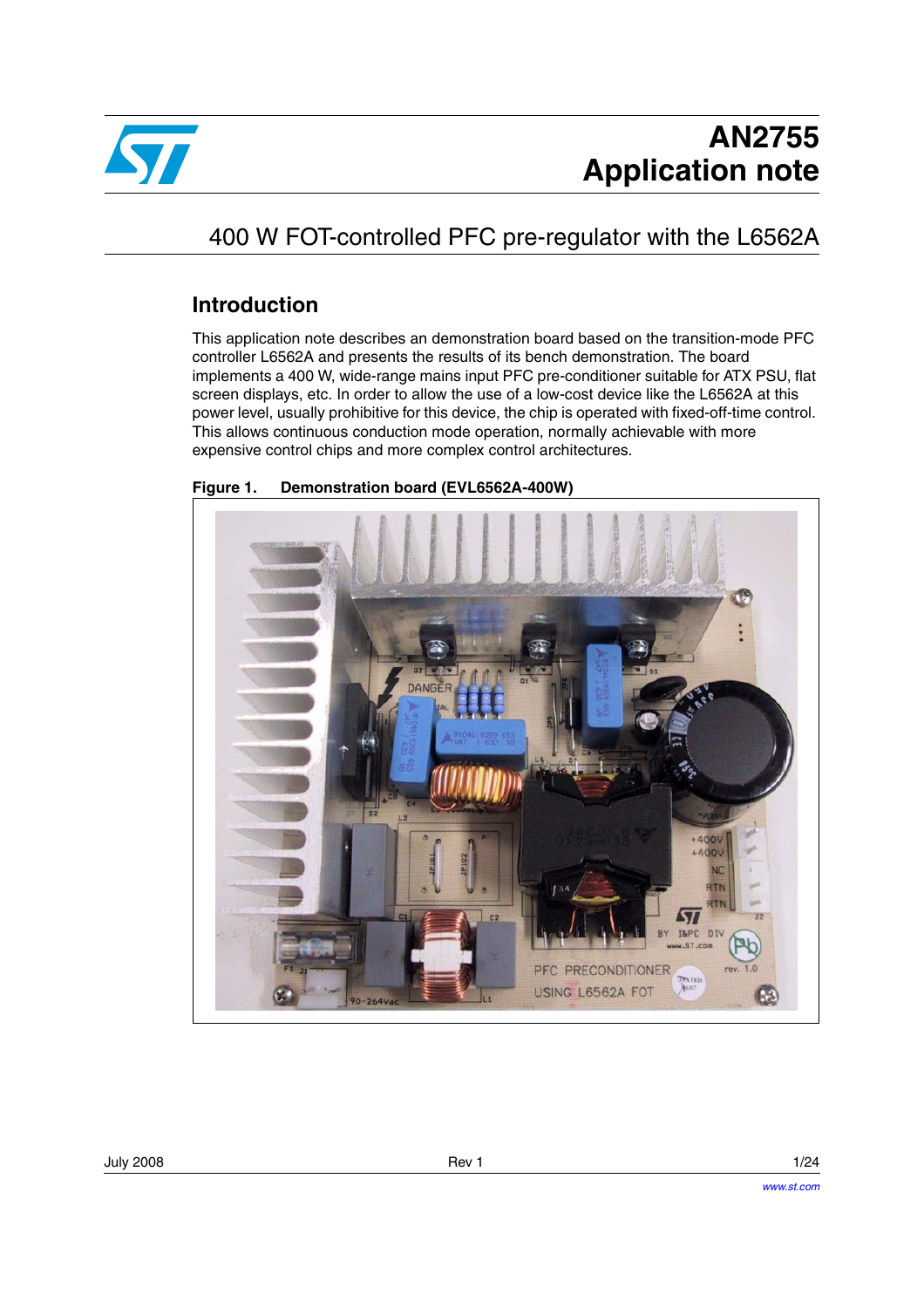# **Contents**

| 1              |                                                             |  |  |  |  |
|----------------|-------------------------------------------------------------|--|--|--|--|
| $\overline{2}$ |                                                             |  |  |  |  |
|                | 2.1                                                         |  |  |  |  |
|                | Inductor current in FOT and L6562A THD optimizer  10<br>2.2 |  |  |  |  |
|                | 2.3                                                         |  |  |  |  |
| 3              |                                                             |  |  |  |  |
| 4              |                                                             |  |  |  |  |
| 5              |                                                             |  |  |  |  |
| 6              | Conducted emission pre-compliance test  16                  |  |  |  |  |
| $\overline{7}$ |                                                             |  |  |  |  |
| 8              |                                                             |  |  |  |  |
|                | 8.1                                                         |  |  |  |  |
|                | 8.2                                                         |  |  |  |  |
|                | 8.3                                                         |  |  |  |  |
| 9              |                                                             |  |  |  |  |
| 10             |                                                             |  |  |  |  |

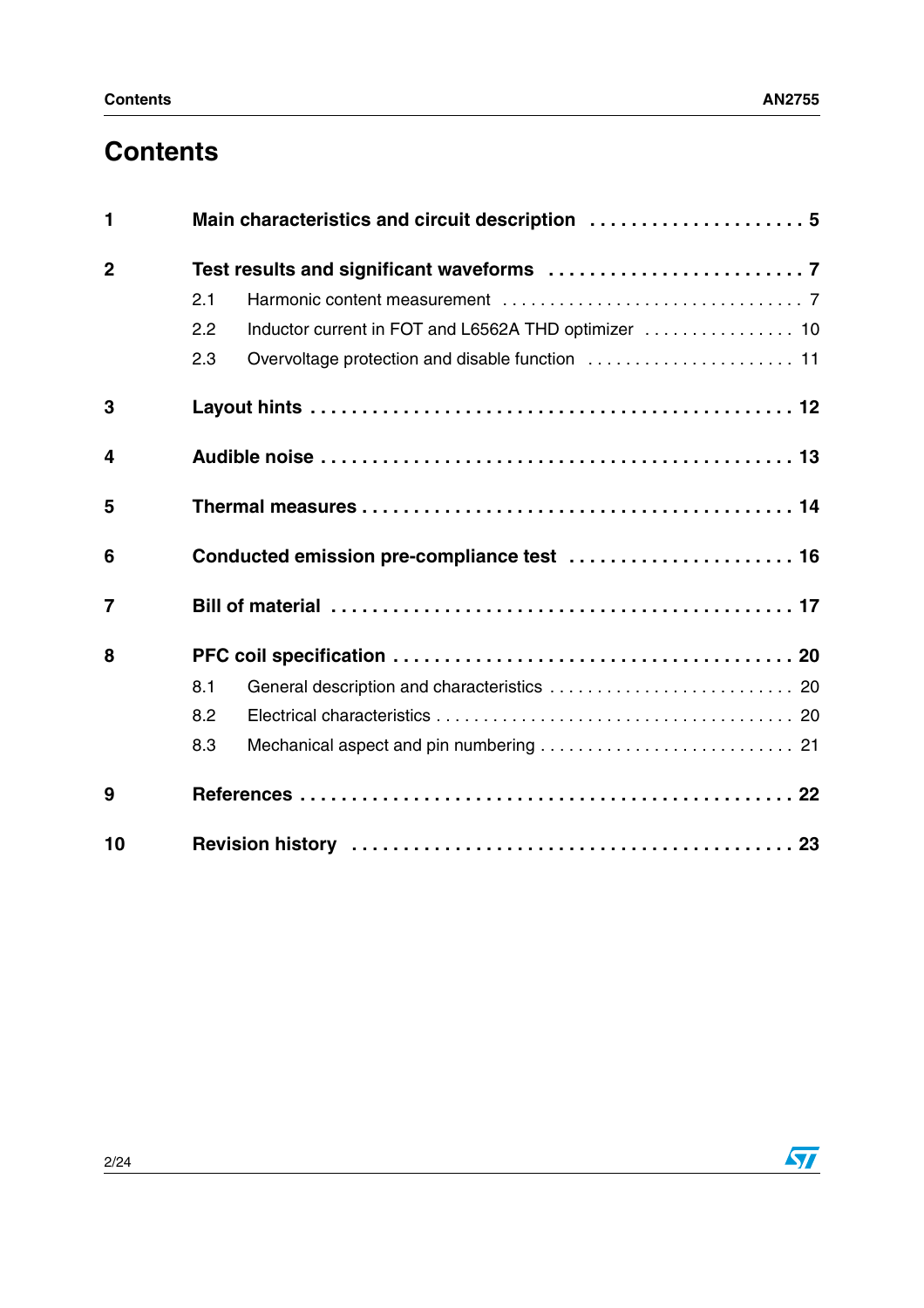# **List of tables**

| Table 1. Measured temperature table at 115 Vac and 230 Vac - full load 15 |  |
|---------------------------------------------------------------------------|--|
|                                                                           |  |
|                                                                           |  |
|                                                                           |  |

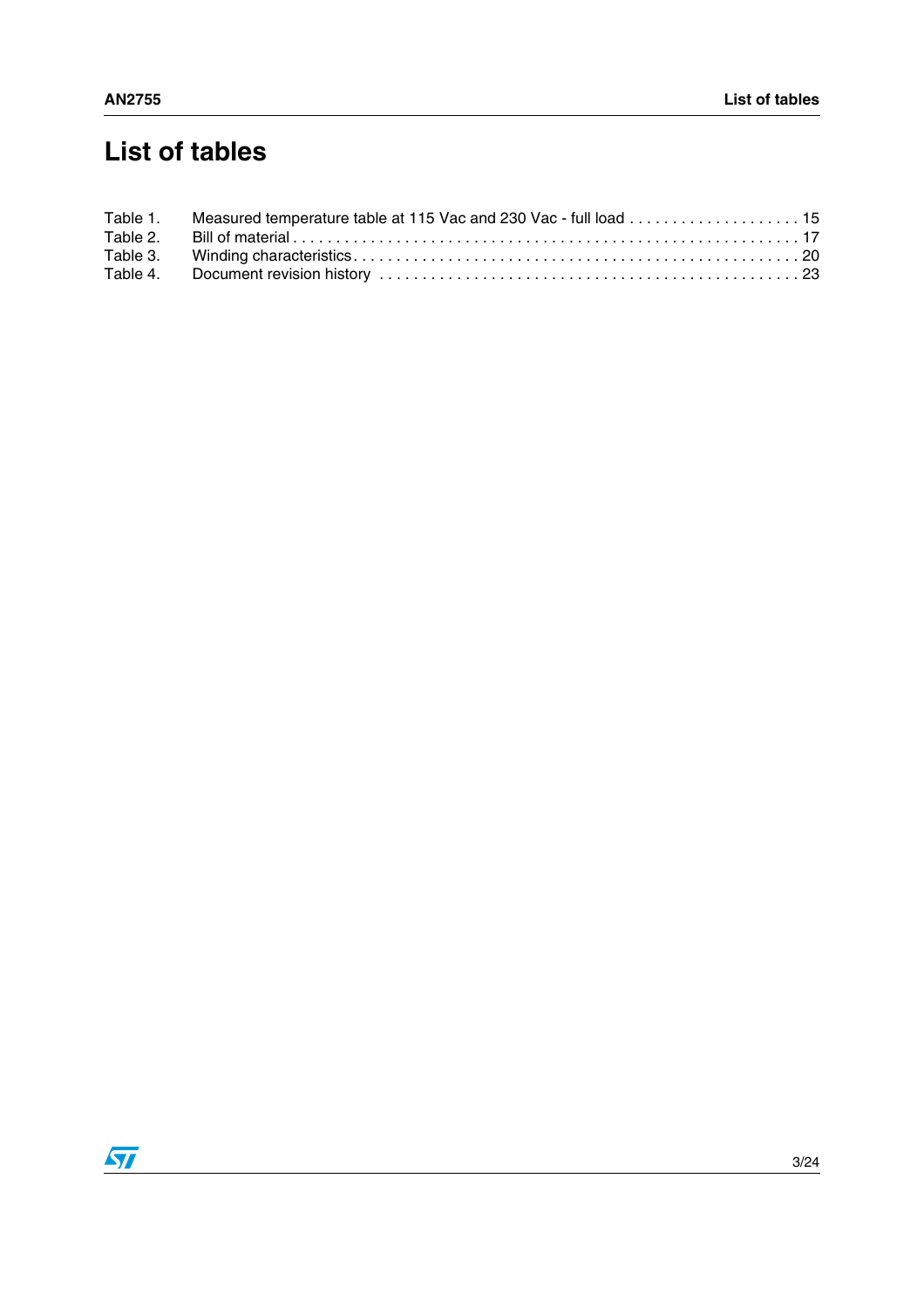# **List of figures**

| Figure 1.  |                                                                                  |  |
|------------|----------------------------------------------------------------------------------|--|
| Figure 2.  |                                                                                  |  |
| Figure 3.  |                                                                                  |  |
| Figure 4.  |                                                                                  |  |
| Figure 5.  | EVL6562A-400W compliance to EN61000-3-2 standard at 70 W load 7                  |  |
| Figure 6.  | EVL6562A-400W compliance to JEIDA-MITI standard at 70 W load 7                   |  |
| Figure 7.  | EVL6562A-400W input current waveform at 100 V - 50 Hz - 400 W load 8             |  |
| Figure 8.  | EVL6562A-400W input current waveform at 230 V - 50 Hz - 400 W load 8             |  |
| Figure 9.  | EVL6562A-400W input current waveform at 100 V - 50 Hz - 200 W load 8             |  |
| Figure 10. | EVL6562A-400W input current waveform at 230 V - 50 Hz - 200 W load 8             |  |
| Figure 11. | EVL6562A-400W input current waveform at 100 V - 50 Hz - 70 W load  8             |  |
| Figure 12. | EVL6562A-400W input current waveform at 230 V - 50 Hz - 70 W load 8              |  |
| Figure 13. |                                                                                  |  |
| Figure 14. |                                                                                  |  |
| Figure 15. |                                                                                  |  |
| Figure 16. |                                                                                  |  |
| Figure 17. | EVL6562A-400W inductor current ripple envelope at 115 Vac - 60 Hz - full load 10 |  |
| Figure 18. | EVL6562A-400W inductor current ripple (detail) at 115 Vac - 60 Hz - full load 10 |  |
| Figure 19. | EVL6562A-400W inductor current ripple envelope at 230 Vac - 50 Hz - full load 11 |  |
| Figure 20. | EVL6562A-400W Inductor current ripple (detail) at 230 Vac-50 Hz -full load. 11   |  |
| Figure 21. |                                                                                  |  |
| Figure 22. |                                                                                  |  |
| Figure 23. |                                                                                  |  |
| Figure 24. |                                                                                  |  |
| Figure 25. |                                                                                  |  |
| Figure 26. |                                                                                  |  |
| Figure 27. |                                                                                  |  |
| Figure 28. |                                                                                  |  |
| Figure 29. |                                                                                  |  |

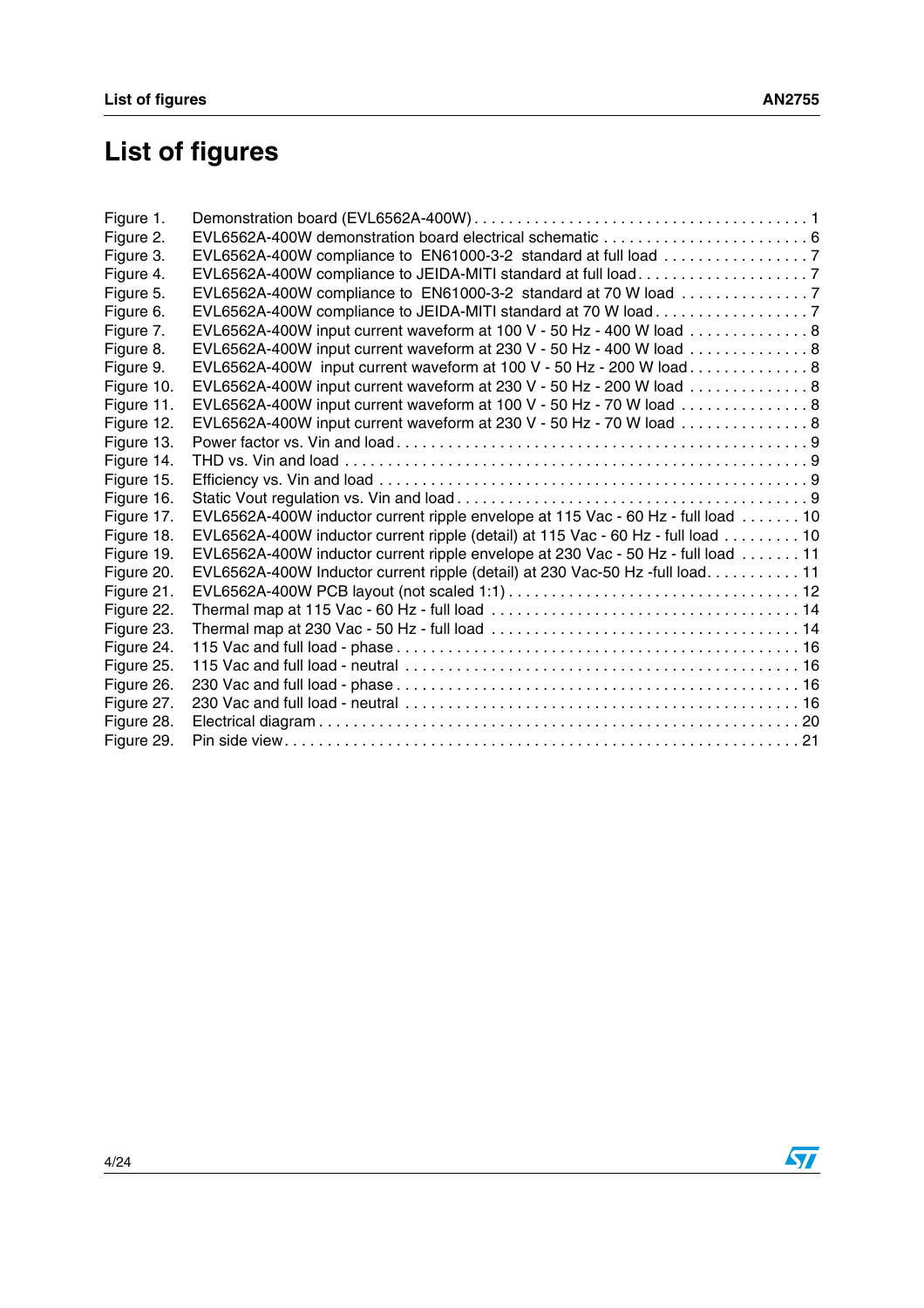### <span id="page-4-0"></span>**1 Main characteristics and circuit description**

The main characteristics of the SMPS are listed here below:

|           | Line voltage range:                   | 90 to 265 Vac   |                                           |
|-----------|---------------------------------------|-----------------|-------------------------------------------|
| $\bullet$ | Minimum line frequency $(f1)$ :       | 47 Hz           |                                           |
|           | Regulated output voltage:             | 400 V           |                                           |
| $\bullet$ | Rated output power:                   | 400 W           |                                           |
| $\bullet$ | Maximum $2f_1$ output voltage ripple: | 10 V pk-pk      |                                           |
|           | Hold-up time:                         | $22 \text{ ms}$ | $(V_{DROP}$ after hold-up time: 300 V)    |
| $\bullet$ | Maximum switching frequency:          | 85 kHz          | $(V_{in} = 90$ Vac, $P_{out} = 400$ W)    |
| $\bullet$ | Minimum estimated efficiency:         | 90%             | $(V_{in} = 90$ Vac, $P_{out} = 400$ W)    |
|           | Maximum ambient temperature:          | 50 $^{\circ}$ C |                                           |
|           | EMI:                                  |                 | In accordance with EN55022 class-B        |
| $\bullet$ | PCB type and size:                    |                 | Single side, 70 μm, CEM-1, 148.5 x 132 mm |
|           | Low profile design:                   |                 | 35 mm component maximum height            |

The demonstration board implements a power factor correction (PFC) pre-regulator delivering 400 W continuous power on a regulated 400 V rail from a wide-range mains voltage and provides for the reduction of the mains harmonics, which allows meeting the European norm EN61000-3-2 or the Japanese norm JEIDA-MITI. This rail is the input for the cascaded isolated DC-DC converter that provides the output rails required by the load.

The board is equipped with enough heat sinking to allow full-load operation in still air. With an appropriate airflow and without any change in the circuit, the demonstration board can easily deliver up to 450 W.

The controller is the L6562A (U1), integrating all the functions needed to control the PFC stage.

The L6562A controller chip is designed for transition-mode (TM) operation, where the boost inductor works next to the boundary between continuous (CCM) and discontinuous conduction mode (DCM). However, with a slightly different usage, the chip can operate so that the boost inductor works in CCM, hence surpassing the limitations of TM operation in terms of power handling capability. The gate-drive capability of the L6562A is also adequate to drive the MOSFETs used at higher power levels. This approach, which couples the simplicity and cost-effectiveness of TM operation with the high-current capability of CCM operation, is the Fixed-OFF-time (FOT) control. The control modulates the ON-time of the power switch, while its OFF-time is kept constant. More precisely, it uses the line-modulated FOT (LM-FOT) where the OFF-time of the power switch is not rigorously constant but is modulated by the instantaneous mains voltage. Please refer to [2] for a detailed description of this technique.

The power stage of the PFC is a conventional boost converter, connected to the output of the rectifier bridge D2. It includes the coil L4, the diode D3 and the capacitors C6 and C7. The boost switch is represented by the power mosfets Q1 and Q2. The NTC R2 limits the inrush current at switch-on. It has been connected on the DC rail, in series to the output electrolytic capacitor, in order to improve the efficiency during low-line operation. Additionally, the splitting in two of output capacitors (C6 and C7) allows managing the AC current mainly by the film capacitor C7 so that the electrolytic can be cheaper as it just has to bear the DC part only.

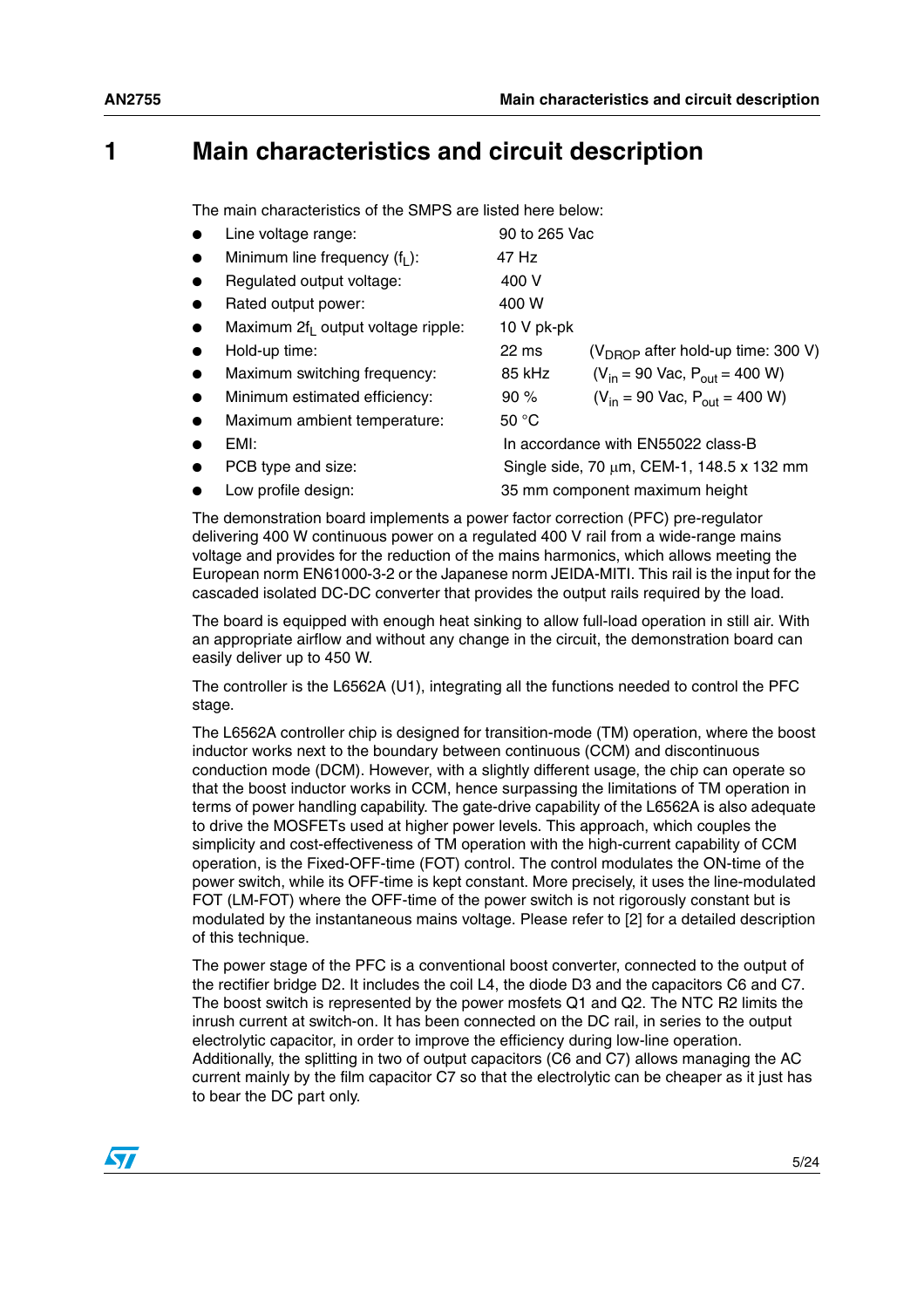At startup the L6562A is powered by the Vcc capacitor (C12) that is charged via the resistors R3 and R4. Then the L4 secondary winding (pins 8-11) and the charge pump circuit (R5, C10, D5 and D4) generate the Vcc voltage powering the L6562A during normal operation.

The divider R32, R33 and R34 provides the L6562A multiplier with the information of the instantaneous voltage that is used to modulate the boost current. The divider R9, R10, R11, R12 & 13 is dedicated to sense the output. The Line-Modulated FOT is obtained by the timing generator components D6, C15, R15, C16, R16, R31, Q3.

The board is equipped with an input EMI filter designed for a 2-wire input mains plug. It is composed of two stages, a common mode pi-filter connected at the input (C1, L1, C2, C3) and a differential mode pi-filter after the input bridge (C4, L3, C5). It also offers the possibility to easily connect a downstream converter.



<span id="page-5-0"></span>**Figure 2. EVL6562A-400W demonstration board electrical schematic** 

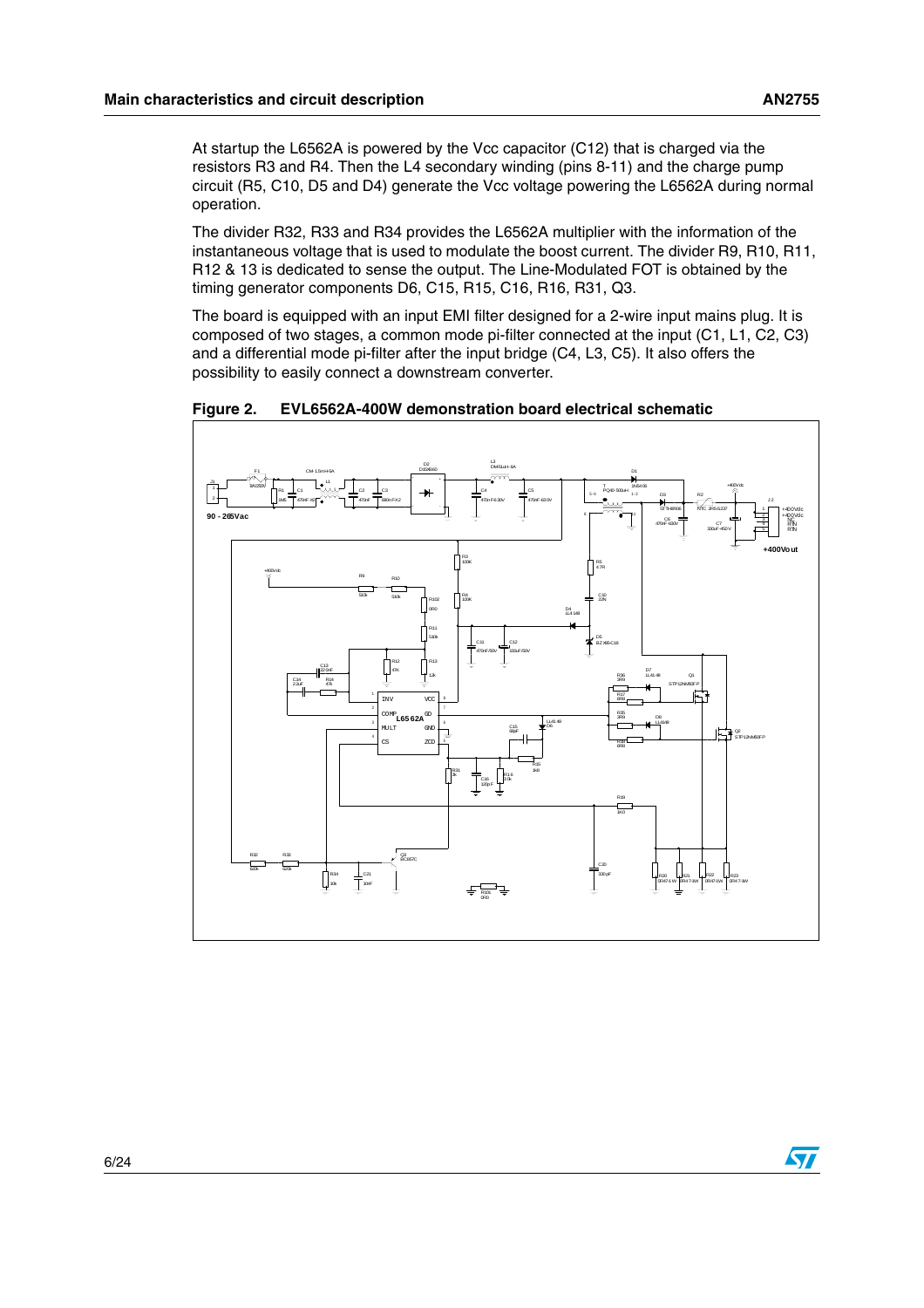### <span id="page-6-0"></span>**2 Test results and significant waveforms**

#### <span id="page-6-1"></span>**2.1 Harmonic content measurement**

One of the main purposes of a PFC pre-conditioner is the correction of input current distortion, decreasing the harmonic contents below the limits of the actual regulations. Therefore, the board has been tested according to the European rule EN61000-3-2 class-D and Japanese rule JEIDA-MITI class-D, at full load and 70 W output power, at both the nominal input voltage mains.

As shown in the following figures of this page, the circuit is capable of reducing the harmonics well below the limits of both regulations from full load down to light load. 70 W of output power has been chosen because it approaches the lower power limit at which the harmonics have to be limited according to the mentioned rules.

<span id="page-6-2"></span>**Figure 3. EVL6562A-400W compliance to EN61000-3-2 standard at full load**

<span id="page-6-3"></span>**Figure 4. EVL6562A-400W compliance to JEIDA-MITI standard at full load**





<span id="page-6-4"></span> **Figure 5. EVL6562A-400W compliance to EN61000-3-2 standard at 70 W load**

<span id="page-6-5"></span>**Figure 6. EVL6562A-400W compliance to JEIDA-MITI standard at 70 W load**



For user reference, waveforms of the input current and voltage at the nominal input voltage mains and different load conditions are shown in the following figures.



 $\sqrt{2}$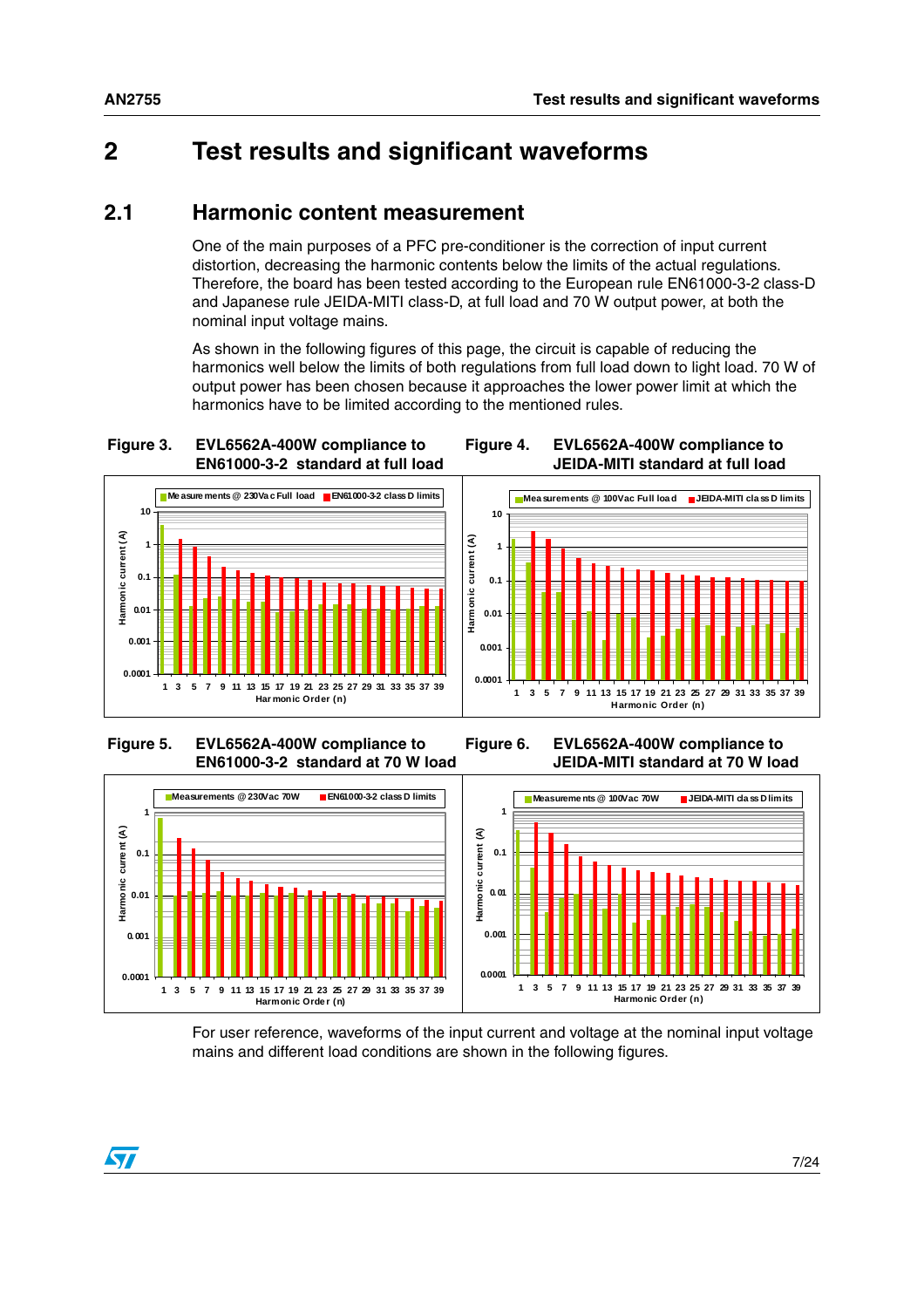<span id="page-7-0"></span>

<span id="page-7-2"></span>



<span id="page-7-3"></span><span id="page-7-1"></span>

<span id="page-7-4"></span>

<span id="page-7-5"></span>

M 4.0ms 5.0MS/s<br>A Ch1 / 84.0V

 $\sqrt{2}$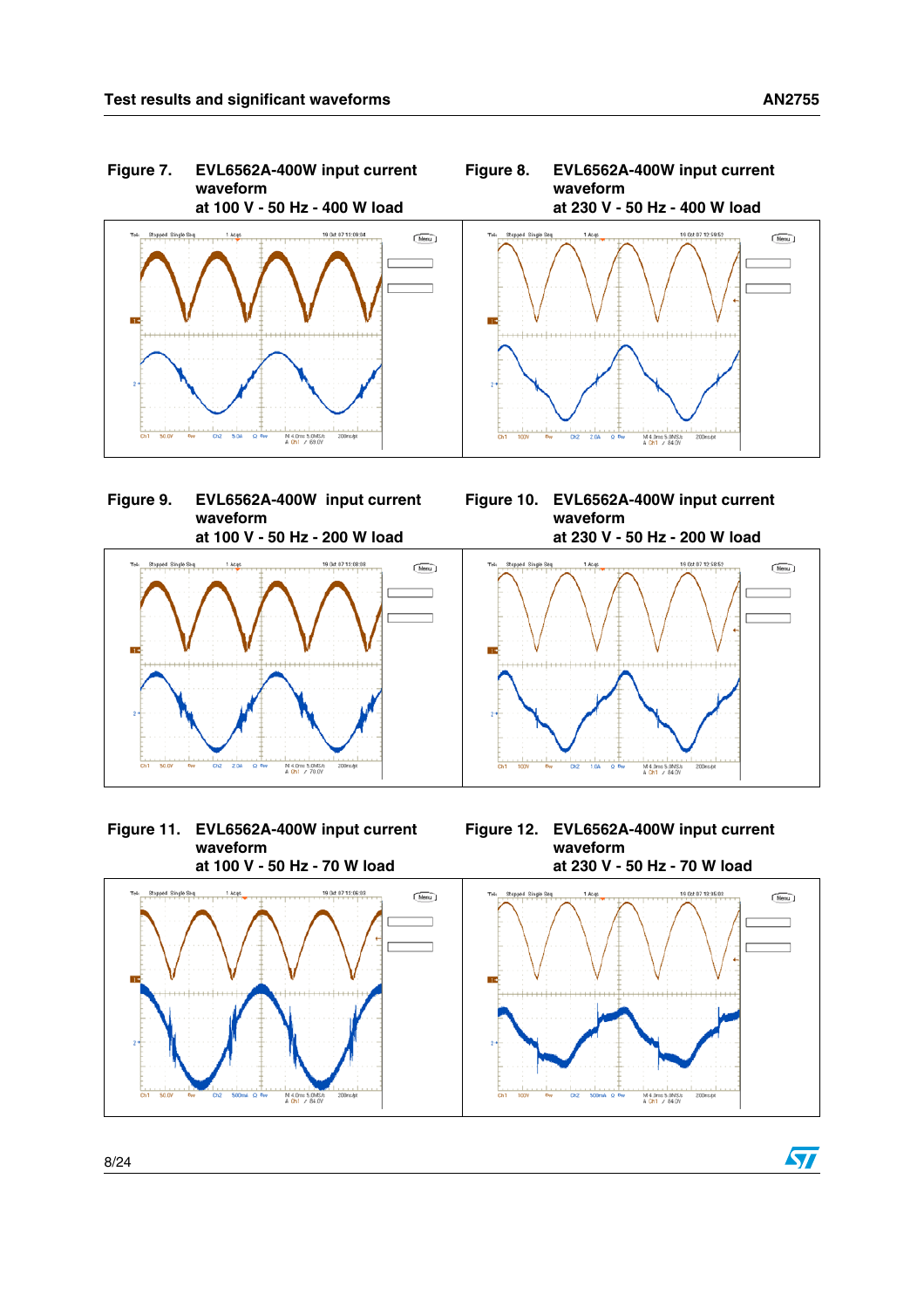$\sqrt{2}$ 

<span id="page-8-1"></span>The power factor (PF) and the total harmonic distortion (THD) have been measured too and the results are shown in *[Figure 13](#page-8-0)* and *[Figure 14](#page-8-1)*. As visible, the PF at full load and half load remains close to unity throughout the input voltage mains range while, when the circuit is delivering 70 W, it decreases at high mains range. THD is low, remaining within 30 % at maximum input voltage.

<span id="page-8-0"></span>

The efficiency is very good at all load and line conditions. At full load it is always significantly higher than 90%, making this design suitable for high efficiency power supply.

<span id="page-8-3"></span>The measured output voltage variation at different line and load conditions is shown in *[Figure 16](#page-8-3)*. As visible, the voltage is perfectly stable over the input voltage range. Just at 265 Vac and light load, there are negligible deviations of 1 V due to the intervention of the burst mode (for the "static OVP") function.

<span id="page-8-2"></span>

9/24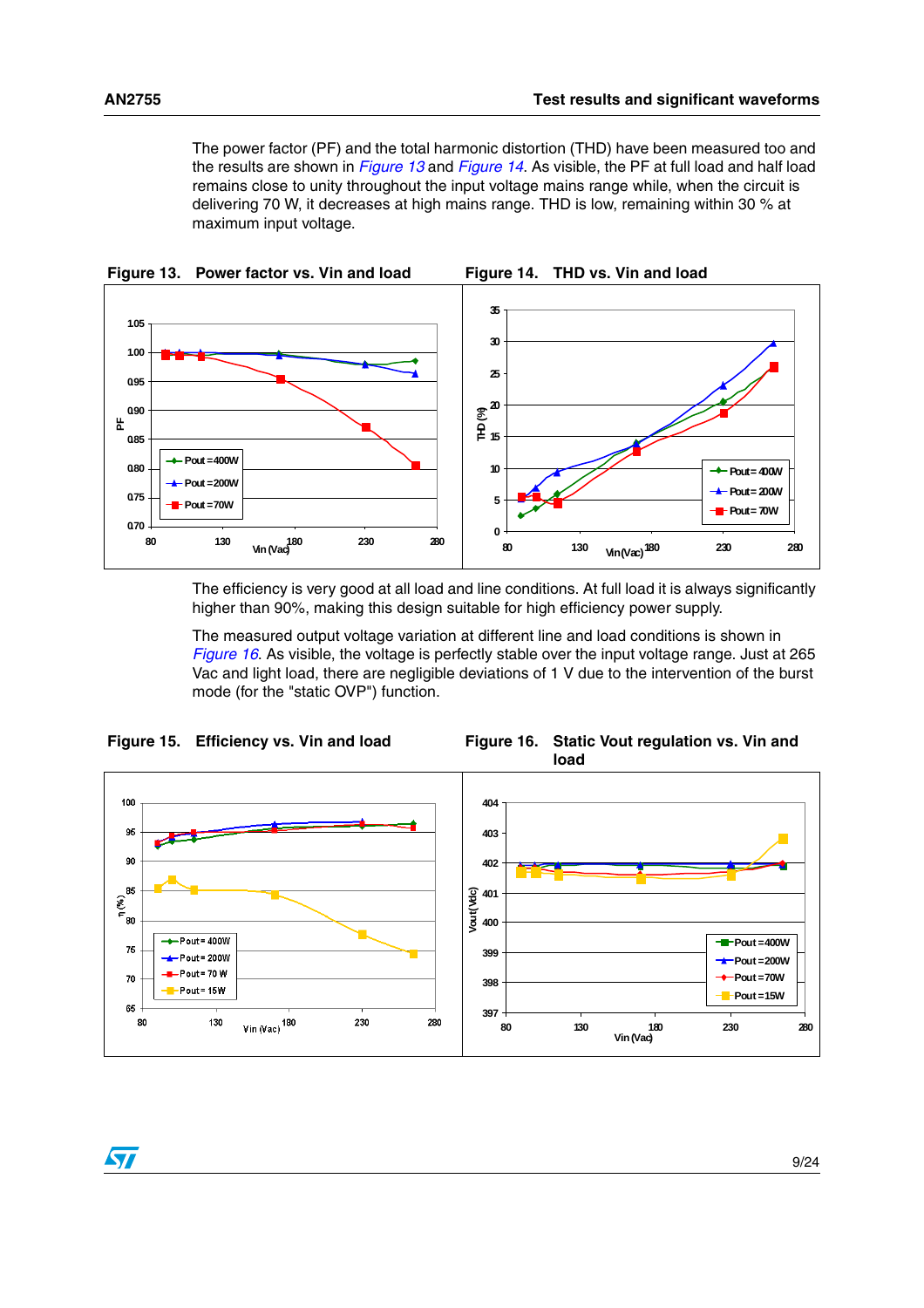#### <span id="page-9-0"></span>**2.2 Inductor current in FOT and L6562A THD optimizer**

The following figures show the waveforms relevant to the inductor current at different voltage mains. As visible in *[Figure 17](#page-9-1)* and *[Figure 19](#page-10-1)*, the inductor current waveform over a line halfperiod is very similar to that of a CCM PFC. In *[Figure 18](#page-9-2)* and *[Figure 20](#page-10-2)* the magnification of the waveforms at the peak of the sine wave shows the different ripple current and off-times, which is modulated by the input mains voltage. We can also note the transition angle from DCM to CCM that occurs closer to the zero-crossing of the current sine wave at low mains and moves toward the top if the circuit is working at high mains.

#### <span id="page-9-1"></span>**Figure 17. EVL6562A-400W inductor current ripple envelope at 115 Vac - 60 Hz full load Figure 18. EVL6562A-400W inductor current**



On both the drain voltage traces shown in *[Figure 17](#page-9-1)* and *[Figure 19](#page-10-1)*, close to the zerocrossing points of the sine wave, it is possible to note the action of the THD optimizer embedded in the L6562A. It is a circuit that minimizes the conduction dead-angle occurring to the AC input current near the zero-crossings of the line voltage (crossover distortion). In this way, the THD (Total Harmonic Distortion) of the current is considerably reduced. A major cause of this distortion is the inability of the system to transfer energy effectively when the instantaneous line voltage is very low. This effect is magnified by the high-frequency filter capacitor placed after the bridge rectifier, which retains some residual voltage that causes the diodes of the bridge rectifier to be reverse-biased and the input current flow to temporarily stop. To overcome this issue the device forces the PFC pre-regulator to process more energy near the line voltage zero-crossings as compared to that commanded by the control loop.

This results in both minimizing the time interval where energy transfer is lacking and fully discharging the high-frequency filter capacitor after the bridge. Essentially, the circuit artificially increases the ON-time of the power switch with a positive offset added to the output of the multiplier in the proximity of the line voltage zero-crossings.

This offset is reduced as the instantaneous line voltage increases, so that it becomes negligible as the line voltage moves toward the top of the sinusoid.

<span id="page-9-2"></span>**ripple (detail) at 115 Vac - 60 Hz -** 

**full load**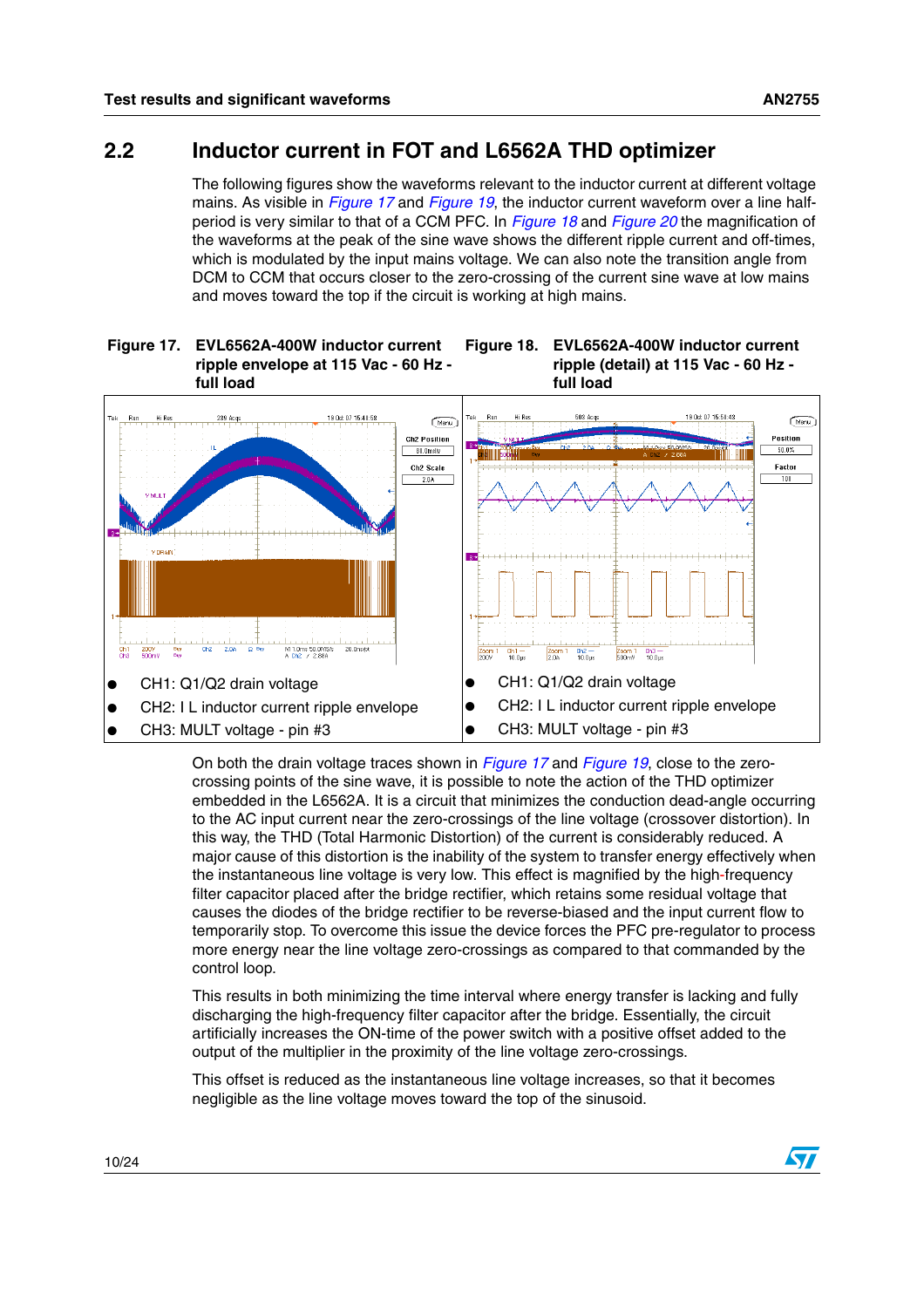<span id="page-10-2"></span>To maximally benefit from the THD optimizer circuit, the high-frequency filter capacitors after the bridge rectifier should be minimized, compatibly with EMI filtering needs. A large capacitance, in fact, introduces a conduction dead-angle of the AC input current in itself thus reducing the effectiveness of the optimizer circuit.

<span id="page-10-1"></span>

#### <span id="page-10-0"></span>**2.3 Overvoltage protection and disable function**

The L6562A is equipped by an OVP, monitoring the current flowing through the compensation network and entering in the error amplifier (pin COMP, #2). When this current reaches about 24 µA the output voltage of the multiplier is forced to decrease, thus reducing the energy drawn from the mains. If the current exceeds 27 µA, the OVP is triggered (dynamic OVP), and the external power transistor is switched off until the current falls approximately below 7 µA. However, if the overvoltage persists (e.g. in case the load is completely disconnected), the error amplifier eventually saturates low hence triggering an internal comparator (static OVP) that keeps the external power switch turned off until the output voltage comes back close to the regulated value.

The OVP function described above is able to handle abnormal overload conditions, i.e. those resulting from an abrupt load/line change or occurring at startup.

The INV pin doubles its function as a non-latched IC disable. A voltage below 0.2 V shuts down the IC and reduces its consumption to a lower value. To restart the IC, the voltage on the pin must exceed 0.45 V. The main usage of this function is a remote ON/OFF control input that can be driven by a PWM controller for power management purposes. However it also offers a certain degree of additional safety since it causes the IC to shut down in case the lower resistor of the output divider is shorted to ground or if the upper resistor is missing or fails to open.

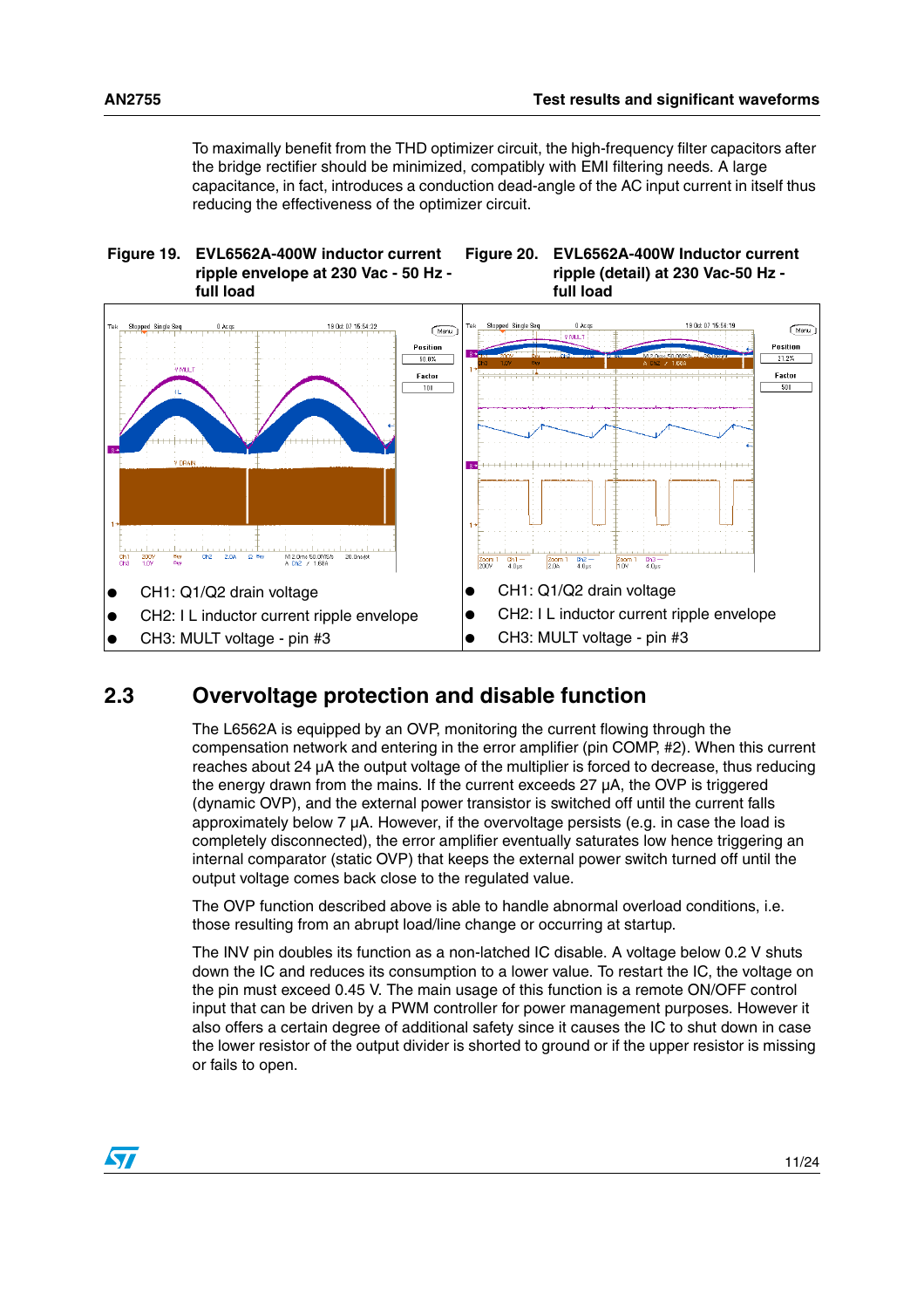### <span id="page-11-0"></span>**3 Layout hints**

The layout of any converter is a very important phase in the design process that sometimes does not have enough attention from the engineers. Even if it the layout phase sometimes looks time-consuming, a good layout does save time during the functional debugging and the qualification phases. Additionally, a power supply circuit with a correct layout needs smaller EMI filters or less filter stages which allows consistent cost savings.

The L6562A does not need any special attention to the layout, just the general layout rules for any power converter have to be carefully applied. Basic rules are listed below, using the EVL6562A-400W schematic as a reference. They can be used for other PFC circuits having any power level, working either in FOT or TM control.

- 1. Keep power and signal RTNs separated. Connect the return pins of componentcarrying high currents such as C4, C5 (input filter), sense resistors, and C6, C7 (output capacitors) as close as possible. This point is the RTN star point. A downstream converter must be connected to this return point.
- 2. Minimize the length of the traces relevant to L3, boost inductor L4, boost rectifier D4 and output capacitor C6 and C7.
- 3. Keep signal components as close as possible to each L6562A relevant pin. Specifically, keep the tracks relevant to pin #1 (INV) net as short as possible. Components and traces relevant to the error amplifier have to be placed far from traces and connections carrying signals with high dv/dt like the MOSFET drains (Q1 and Q2).
- 4. Connect heat sinks to power GND.
- 5. Add an external shield to the boost inductor and connect it to power GND.
- 6. Connect a ceramic capacitor (100  $\div$  470 uF) to pin #8 (Vcc) and to pin #6 (GND) and close to the L6562A. Connect pin #6 (GND) to the RTN star point (see 1).



<span id="page-11-1"></span>**Figure 21. EVL6562A-400W PCB layout (not 1:1 scaled)**

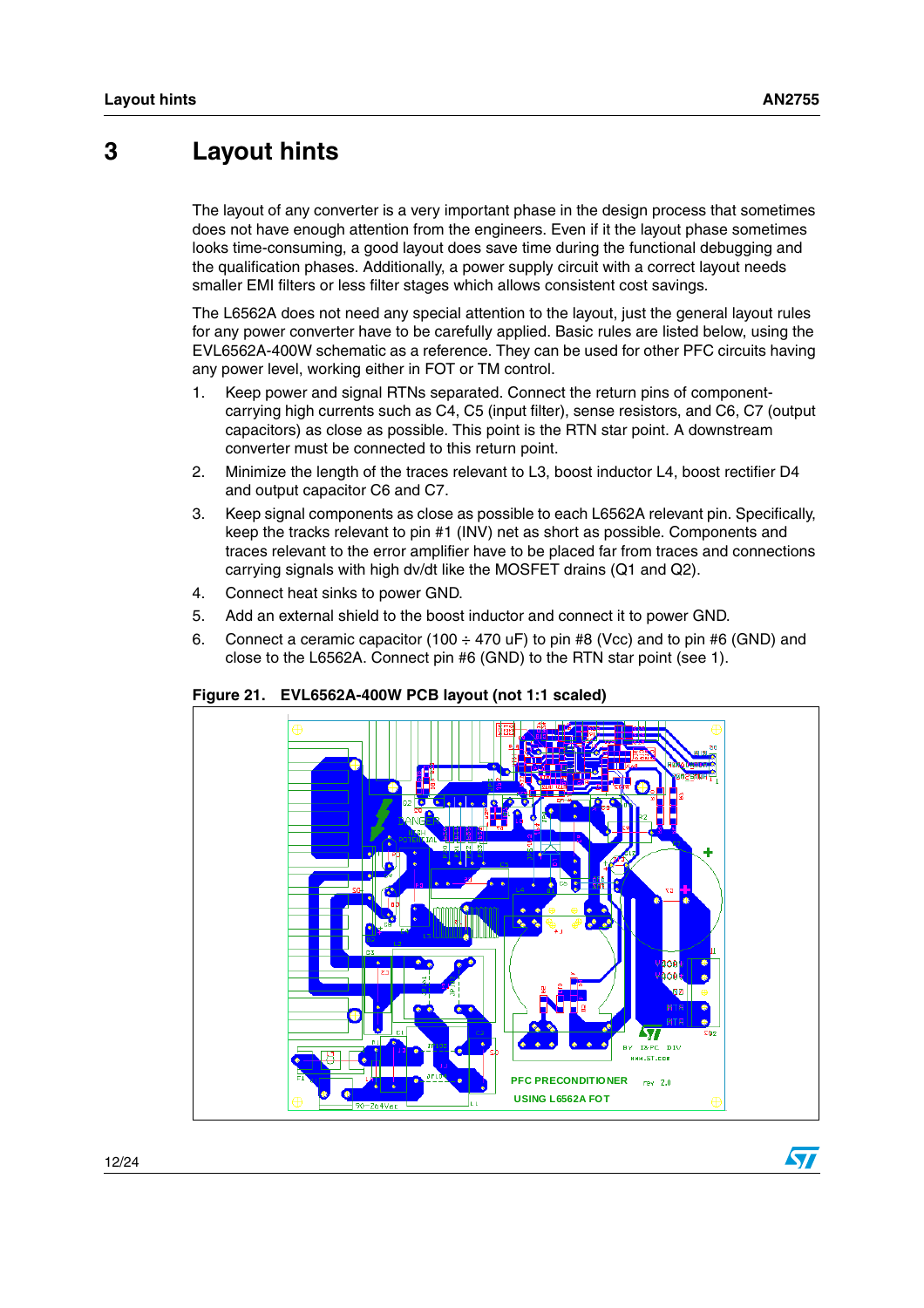### <span id="page-12-0"></span>**4 Audible noise**

Differential mode currents in a circuit with high-frequency and low-frequency components (like in a PFC) may produce audible noise due to intermodulation between operating frequency and mains line frequency.

The phenomenon is produced because of mechanical vibration of reactive components like capacitors and inductors. Current flowing in the winding can cause the vibration of wires or ferrite which produces buzzing noise. Therefore to avoid this noise, boost and filter inductors have to be wound with correct wire tension, and the component has to be varnished or dipped. Frequently, X-capacitors and filter capacitors after the bridge generate acoustic noise because of the AC current that causes the electrodes to vibrate which produces buzzing noise. Thus, in order to minimize the AC current, inserting a differential mode (pifilter between the bridge and the boost inductor) helps to reduce the acoustic noise and additionally the EMI filter benefits. This type of filter decreases significantly the ripple current that otherwise has to be filtered by the EMI filter. The capacitors to select are polypropylene, preferably dipped type, because boxed ones are generally more at risk to generate acoustic noise.

The grounding of the boost inductor may help, because we decrease the emissions from the most efficient "antenna" of our circuit. In fact, in case of improper layout, some picofarads of layout parasitic capacitance, together with the very high dV/dt of the MOSFET drain voltage, may inject noise somewhere in the circuit.

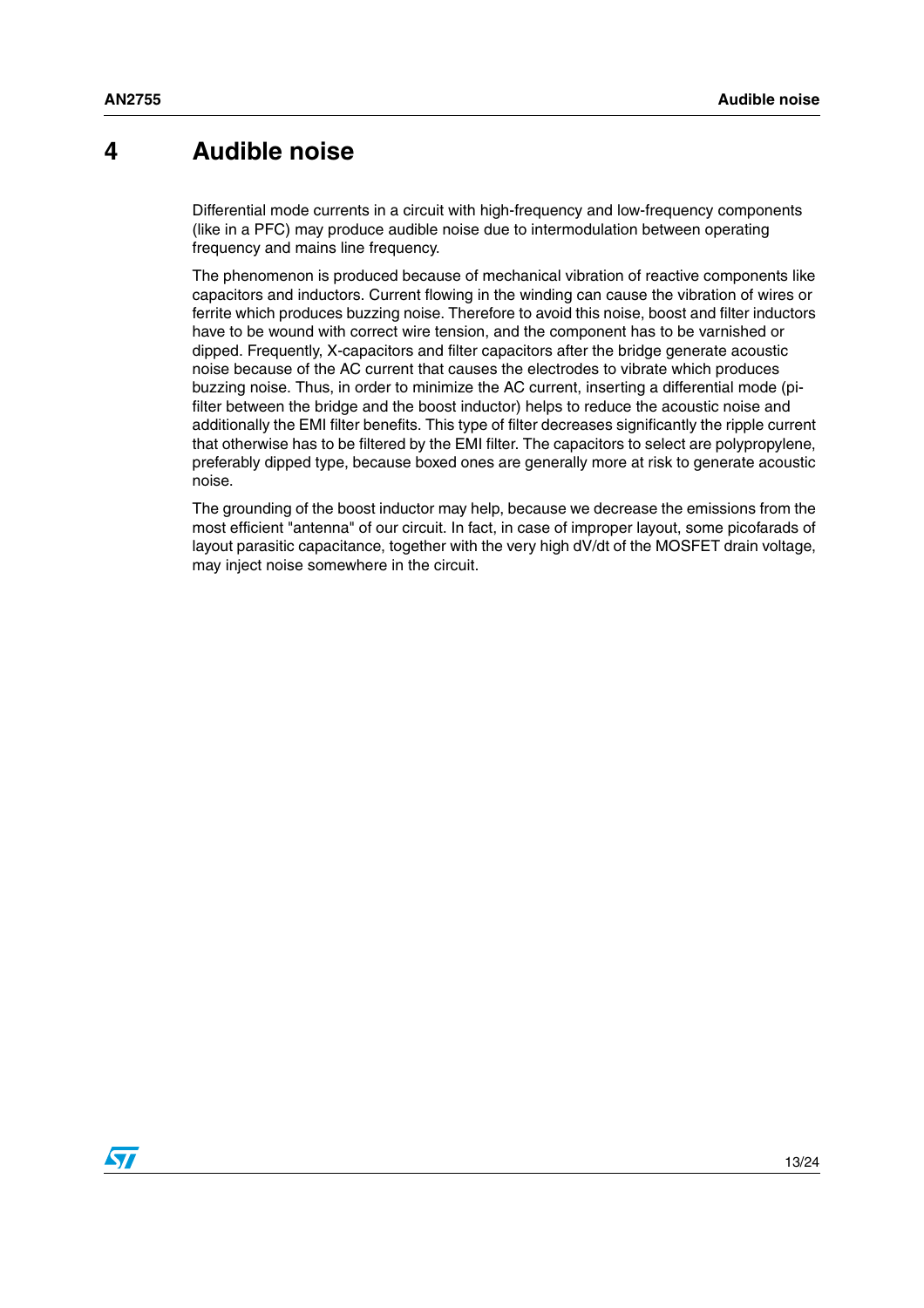### <span id="page-13-0"></span>**5 Thermal measures**

In order to check the design reliability, a thermal mapping by means of an IR camera was done. *[Figure 22](#page-13-1)* and *[23](#page-13-2)* show thermal measures on the board component side at nominal input voltages and full load. Some pointers visible on the pictures placed across key components show the relevant temperature. *[Table 1](#page-14-0)* provides the correlation between measured points and components for both thermal maps. The ambient temperature during both measurements was 27 °C. According to these measurement results, all components of the board are working within their temperature limits.



<span id="page-13-1"></span>**Figure 22. Thermal map at 115 Vac - 60 Hz - full load**

<span id="page-13-2"></span>

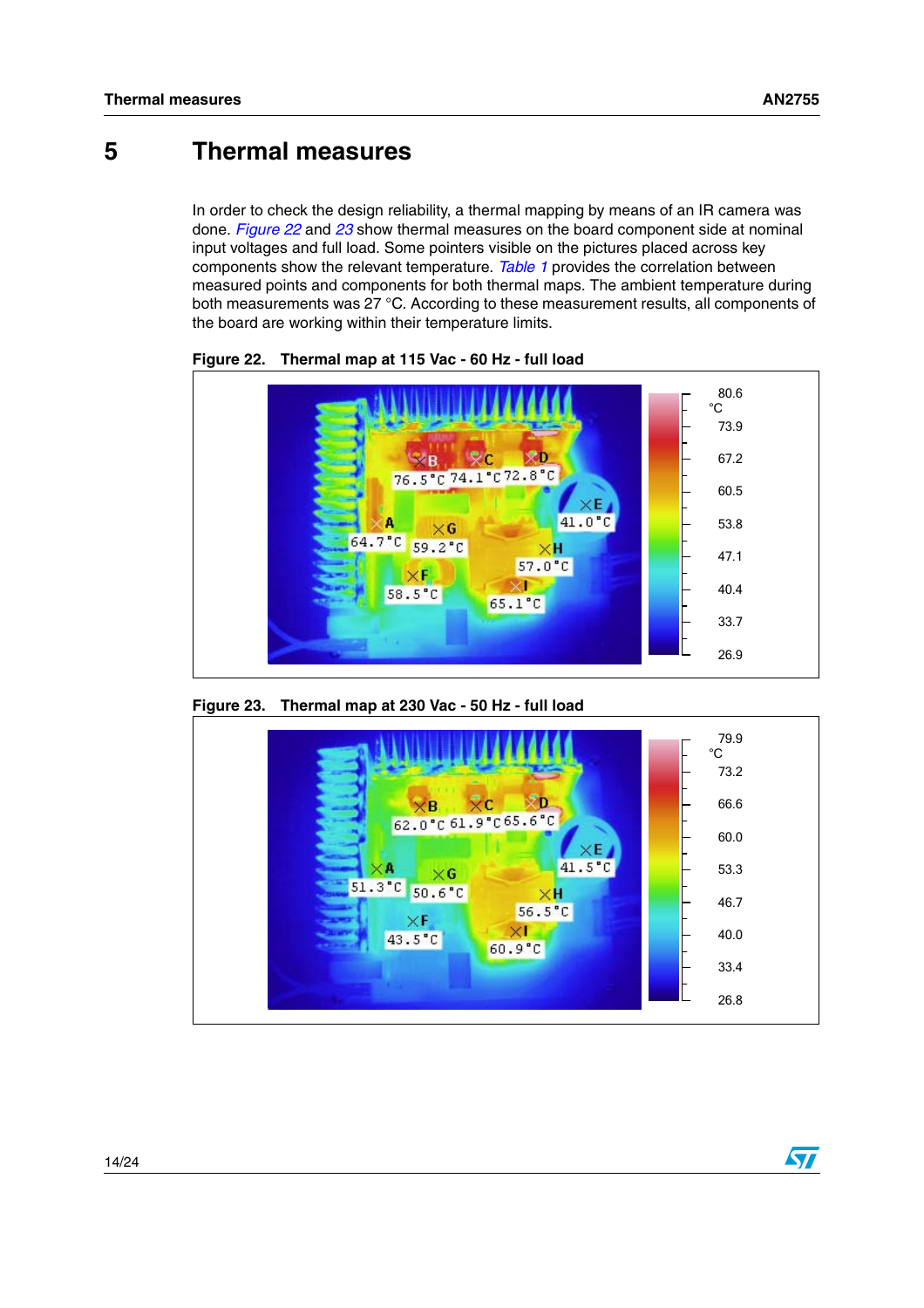|       | .г               |                        |                               |  |
|-------|------------------|------------------------|-------------------------------|--|
| Point | <b>Component</b> | Temperature at 115 Vac | <b>Temperature at 230 Vac</b> |  |
| A     | D <sub>2</sub>   | 64.7 °C                | 51.3 $\degree$ C              |  |
| B     | Q <sub>2</sub>   | 76.5 °C                | 62.0 $\degree$ C              |  |
| C     | Q1               | 74.1 °C                | 61.9 $\degree$ C              |  |
| D     | D <sub>3</sub>   | 72.8 °C                | 65.6 °C                       |  |
| E     | C7               | 41.0 $\degree$ C       | 41.5 $\degree$ C              |  |
| F     | L1               | 58.5 °C                | 43.5 °C                       |  |
| G     | L3               | 59.2 °C                | 50.6 $°C$                     |  |
| H     | $L4 - CORE$      | 57.0 °C                | 56.5 $°C$                     |  |
|       | L4 - WINDING     | 65.1 °C                | 60.9 $°C$                     |  |

<span id="page-14-0"></span>**Table 1. Measured temperature table at 115 Vac and 230 Vac - full load**

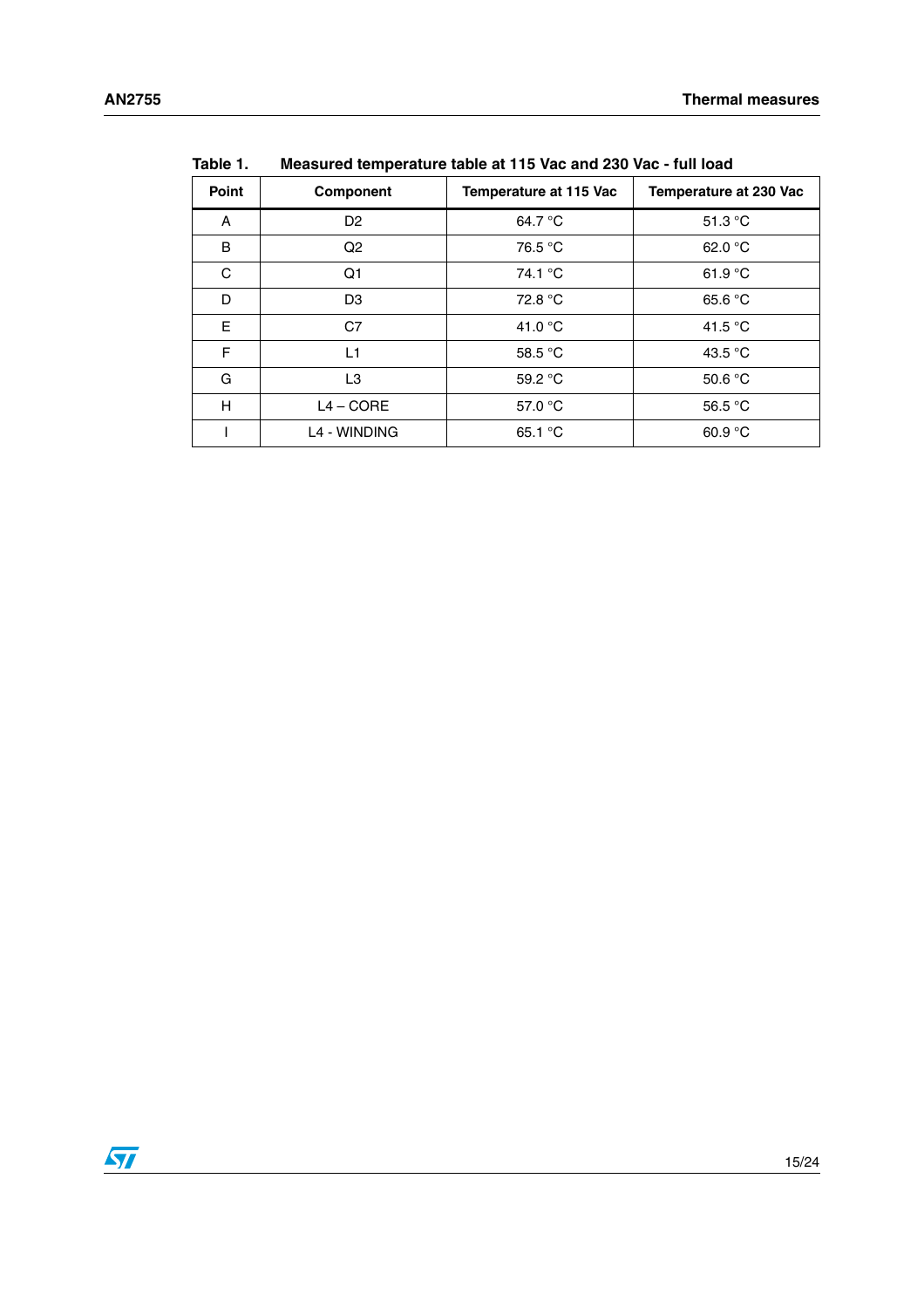### <span id="page-15-0"></span>**6 Conducted emission pre-compliance test**

<span id="page-15-2"></span>The following figures show the peak measurement of the conducted noise at full load and nominal mains voltages. The limits shown in the diagrams are EN55022 class-B which is the most popular rule for domestic equipment using a two-wire mains connection. As visible in the diagrams, in all test conditions there is a good margin of the measures with respect to the limits.

<span id="page-15-1"></span>

<span id="page-15-3"></span>

<span id="page-15-4"></span>

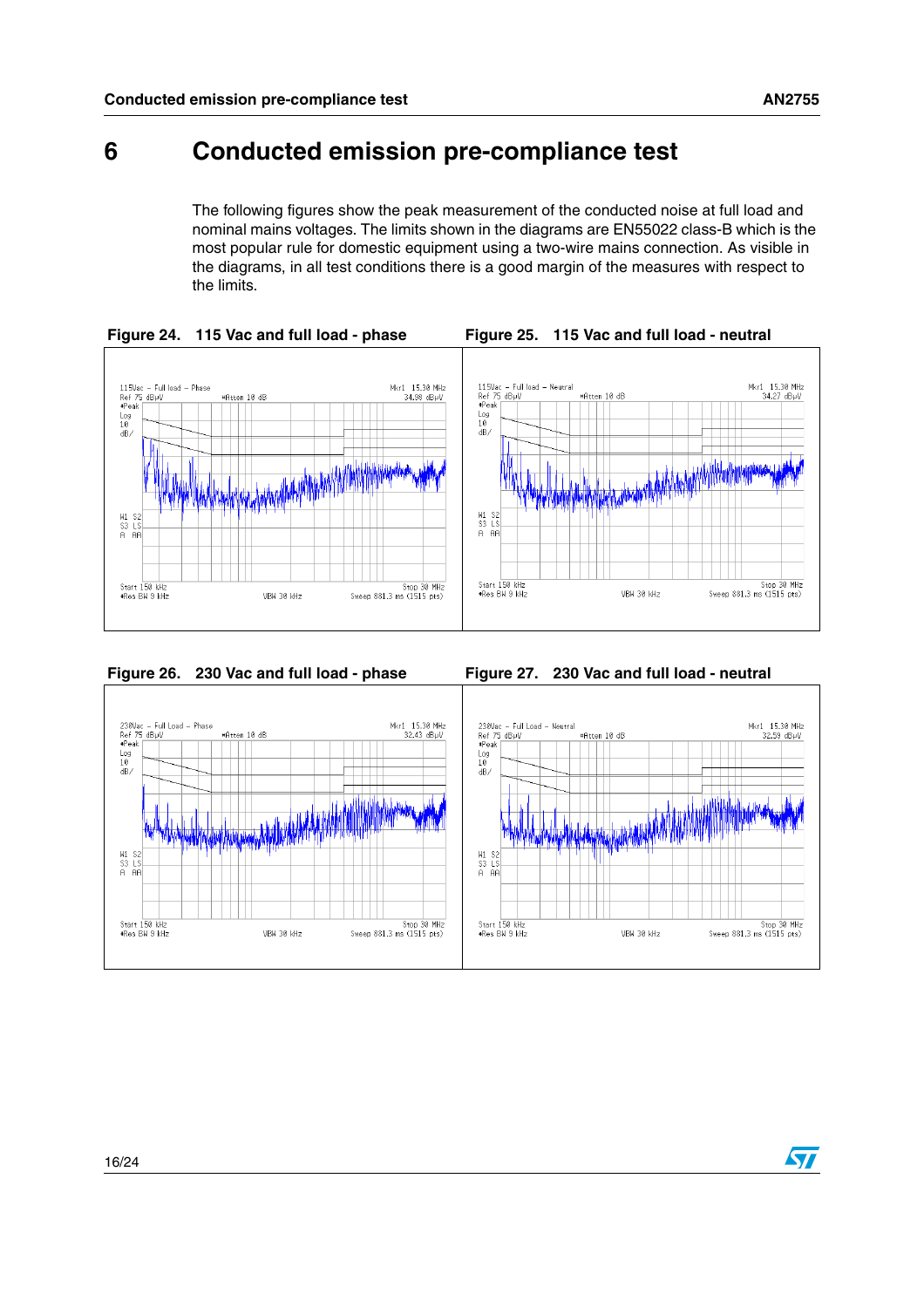# <span id="page-16-0"></span>**7 Bill of material**

#### <span id="page-16-1"></span>**Table 2. Bill of material**

| Ref.<br>Des.    | Part type-<br>part value | Case/<br>Package       | <b>Description</b>                           | <b>Supplier</b>    |
|-----------------|--------------------------|------------------------|----------------------------------------------|--------------------|
| C1              | 470 nF - X2              | <b>DWG</b>             | X2 film capacitor R46-I 3470--M1-            | <b>ARCOTRONICS</b> |
| C10             | 22 nF                    | 1206                   | 100 V SMD cercap - general purpose           | <b>AVX</b>         |
| C11             | 470 nF                   | 1206                   | 50 V SMD cercap - general purpose            | <b>AVX</b>         |
| C <sub>12</sub> | 100 uF                   | <b>DIA8X11</b><br>(MM) | Aluminium elcap - YXF SERIES -<br>105 °C     | Rubycon            |
| C <sub>13</sub> | 220 nF                   | 0805                   | 50 V SMD cercap - general purpose            | <b>AVX</b>         |
| C14             | 2.2 uF                   | 1206                   | 50 V SMD cercap - general purpose            | <b>AVX</b>         |
| C15             | 100 pF                   | 0805                   | 50 V SMD cercap - general purpose            | <b>AVX</b>         |
| C <sub>16</sub> | 120 pF                   | 0805                   | 50 V SMD cercap - general purpose            | <b>AVX</b>         |
| C <sub>2</sub>  | 470 n F - X2             | <b>DWG</b>             | X2 film capacitor R46-I 3470--M1-            | Arcotronics        |
| C <sub>20</sub> | 330 pF                   | 0805                   | 50 V SMD cercap - general purpose            | <b>AVX</b>         |
| C <sub>21</sub> | 10 <sub>nP</sub>         | 1206                   | 50 V SMD cercap - general purpose            | <b>AVX</b>         |
| C <sub>3</sub>  | 680 nF - X2              | <b>DWG</b>             | X2 film capacitor R46-I 3680--M1-            | Arcotronics        |
| C <sub>4</sub>  | 470 nF / 630 V           | <b>DWG</b>             | Film capacitor MKP - B32653A6474J            | <b>EPCOS</b>       |
| C <sub>5</sub>  | 470 nF / 630 V           | <b>DWG</b>             | Film capacitor MKP - B32653A6474J            | <b>EPCOS</b>       |
| C <sub>6</sub>  | 470 nF / 630 V           | <b>DWG</b>             | Film capacitor MKP- B32653A6474J             | <b>EPCOS</b>       |
| C7              | 330 uF / 450 V           | DIA 35x35<br>(MM)      | Aluminium elcap - LLS series - 85 °C         | Nichicon           |
| C <sub>8</sub>  | <b>RES</b>               | <b>DWG</b>             | Not used                                     |                    |
| C <sub>9</sub>  | <b>RES</b>               | <b>DWG</b>             |                                              |                    |
| D <sub>1</sub>  | 1N5406                   | DO-201                 | Standard recovery rectifier                  | Vishay             |
| D <sub>2</sub>  | D15XB60                  | <b>DWG</b>             | Rectifier bridge                             | Shindengen         |
| D <sub>3</sub>  | STTH8R06                 | <b>TO-220FP</b>        | Ultrafast high voltage rectifier             | STMicroelectronics |
| D <sub>4</sub>  | LL4148                   | <b>MINIMELF</b>        | Fast switching diode                         |                    |
| D <sub>5</sub>  | BZX85-C18                | <b>MINIMELF</b>        | Zener diode                                  |                    |
| D <sub>6</sub>  | LL4148                   | <b>MINIMELF</b>        | Fast switching diode                         | Vishay             |
| D7              | LL4148                   | <b>MINIMELF</b>        | Fast switching diode                         |                    |
| D8              | LL4148                   | <b>MINIMELF</b>        | Fast switching diode                         |                    |
| F <sub>1</sub>  | 8A/250V                  | 5x20 MM                | 8 A mains input fuse                         | Wickmann           |
| J1              |                          |                        | 3-pins conn. (central rem.) P 3.96 KK series | Molex              |
| J2              |                          |                        | 5-pins conn. (central rem.) P 3.96 KK series |                    |
| JP101           | <b>JUMPER</b>            |                        | Wire jumper                                  |                    |

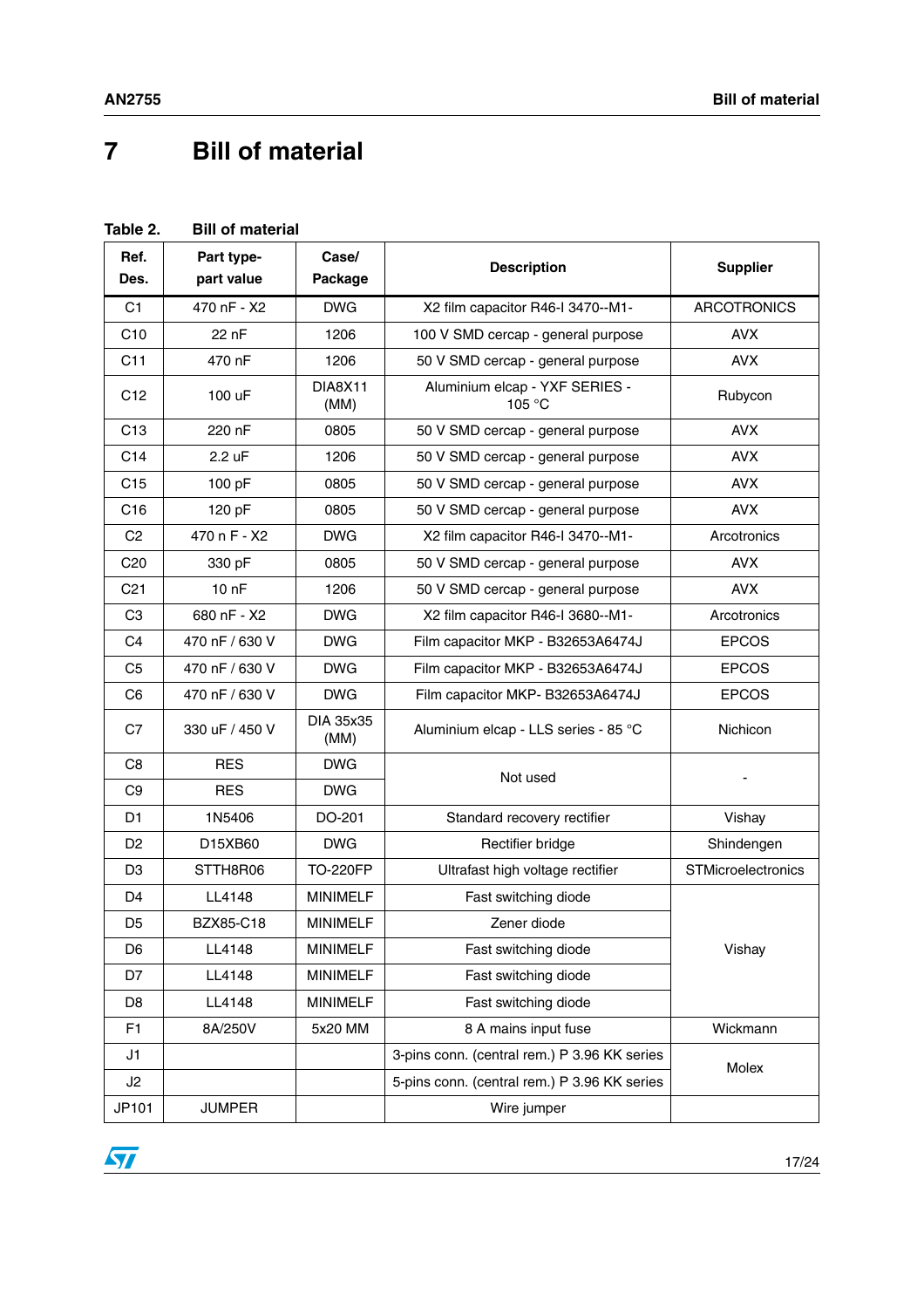| Ref.<br>Des.    | Part type-<br>part value | Case/<br>Package | <b>Description</b>                                | <b>Supplier</b>           |
|-----------------|--------------------------|------------------|---------------------------------------------------|---------------------------|
| JP102           | <b>JUMPER</b>            |                  | Wire jumper                                       |                           |
| L1.             | CM-1.5 mH-5 A            | <b>DWG</b>       | CM choke - LFR2205B                               | Delta electronics         |
| L2              | <b>RES</b>               | <b>DWG</b>       | Not used                                          |                           |
| L <sub>3</sub>  | DM-51 uH-6 A             | <b>DWG</b>       | Filter inductor - LSR2306-1                       | Delta electronics         |
| L4              | PQ40-500 uH              | <b>DWG</b>       | PFC inductor - 86H-5410B                          |                           |
| Q1              | STP12NM50FP              | <b>TO-220FP</b>  | N-channel power MOSFET                            | <b>STMicroelectronics</b> |
| Q2              | STP12NM50FP              | <b>TO-220FP</b>  | N-channel power MOSFET                            |                           |
| Q <sub>3</sub>  | <b>BC857C</b>            | <b>SOT-23</b>    | Small signal BJT - PNP                            | Vishay                    |
| R1              | 1 M <sub>5</sub>         | <b>AXIAL</b>     | HV resistor                                       |                           |
| R <sub>10</sub> | 510 k                    | 1206             | SMD STD film res - 1% - 250 ppm / °C              |                           |
| R <sub>11</sub> | 510 k                    | 1206             | SMD STD film res - 1% - 250 ppm / °C              |                           |
| R <sub>12</sub> | 47 k                     | 0805             | SMD STD film res - 1% - 250 ppm / °C              |                           |
| R <sub>13</sub> | 12k                      | 0805             | SMD STD film res - 1% - 250 ppm / °C              |                           |
| R <sub>14</sub> | 47 k                     | 0805             | SMD STD film res - $5\%$ - 250 ppm / $^{\circ}$ C | <b>BC</b> components      |
| R <sub>15</sub> | 1 k8                     | 0805             | SMD STD film res - 1% - 100 ppm / °C              |                           |
| R <sub>16</sub> | 30 k                     | 0805             | SMD STD film res - 1% - 100 ppm / °C              |                           |
| R <sub>17</sub> | 6R8                      | 0805             | SMD STD film res - 5% - 250 ppm / °C              |                           |
| R <sub>18</sub> | 6R <sub>8</sub>          | 0805             | SMD STD film res - $5\%$ - 250 ppm / $^{\circ}$ C |                           |
| R <sub>19</sub> | 1 K <sub>0</sub>         | 1206             | SMD STD film res - 5% - 250 ppm / °C              |                           |
| R <sub>2</sub>  | NTC 2R5                  | <b>DWG</b>       | NTC resistor 2R5 S237                             | <b>EPCOS</b>              |
| R <sub>20</sub> | 0R47-1 W                 | <b>AXIAL</b>     | Axial res - 5% - 250 ppm / °C                     |                           |
| R <sub>21</sub> | 0R47-1 W                 | <b>AXIAL</b>     | Axial res - 5% - 250 ppm / °C                     |                           |
| R <sub>22</sub> | 0R47-1 W                 | <b>AXIAL</b>     | Axial res - 5% - 250 ppm / °C                     | <b>BC</b> components      |
| R <sub>23</sub> | 0R47-1 W                 | <b>AXIAL</b>     | Axial res- 5% - 250 ppm / °C                      |                           |
| R <sub>25</sub> | <b>RES</b>               | 1206             | Not used                                          |                           |

**Table 2. Bill of material (continued)**

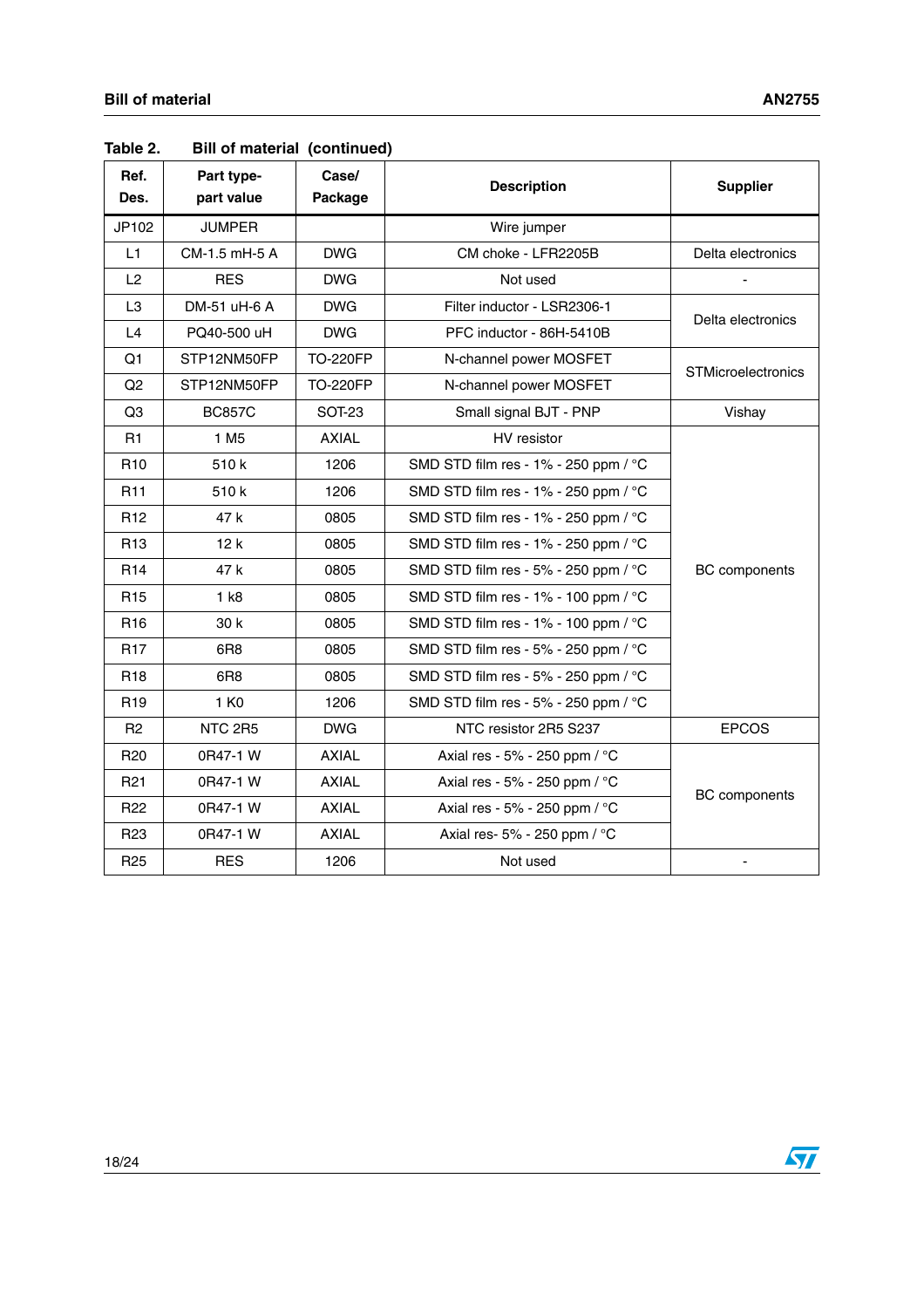| Ref.<br>Des.     | Part type-<br>part value | Case/<br>Package | <b>Description</b>                                | <b>Supplier</b>           |
|------------------|--------------------------|------------------|---------------------------------------------------|---------------------------|
| R <sub>3</sub>   | 100 K                    | 1206             | SMD STD film res - $5\%$ - 250 ppm / $^{\circ}$ C |                           |
| R31              | 3 k                      | 0805             | SMD STD film res - $1\%$ - 100 ppm / $^{\circ}$ C |                           |
| R32              | 620 k                    | 1206             | SMD STD film res - 5% - 250 ppm / $^{\circ}$ C    |                           |
| R33              | 620 k                    | 1206             | SMD STD film res - $5\%$ - 250 ppm / $^{\circ}$ C |                           |
| R34              | 10k                      | 1206             | SMD STD film res - $5\%$ - 250 ppm / $^{\circ}$ C |                           |
| R35              | 3R9                      | 0805             | SMD STD film res - $5\%$ - 250 ppm / $^{\circ}$ C |                           |
| R36              | 3R9                      | 0805             | SMD STD film res - $5\%$ - 250 ppm / $^{\circ}$ C | <b>BC</b> components      |
| R4               | 100K                     | 1206             | SMD STD film res - $5\%$ - 250 ppm / $^{\circ}$ C |                           |
| R <sub>5</sub>   | 47 R                     | 1206             | SMD STD film res - 5% - 250 ppm / $^{\circ}$ C    |                           |
| R <sub>9</sub>   | 510 k                    | 1206             | SMD STD film res - $1\%$ - 250 ppm / $^{\circ}$ C |                           |
| R <sub>101</sub> | 0R0                      | 1206             | SMD STD film res - 5% - 250 ppm / $^{\circ}$ C    |                           |
| R <sub>102</sub> | 0R <sub>0</sub>          | 1206             | SMD STD film res - $5\%$ - 250 ppm / $^{\circ}$ C |                           |
| U1               | L6562AD                  | $SO-8$           | Transition-mode PFC controller                    | <b>STMicroelectronics</b> |

#### **Table 2. Bill of material (continued)**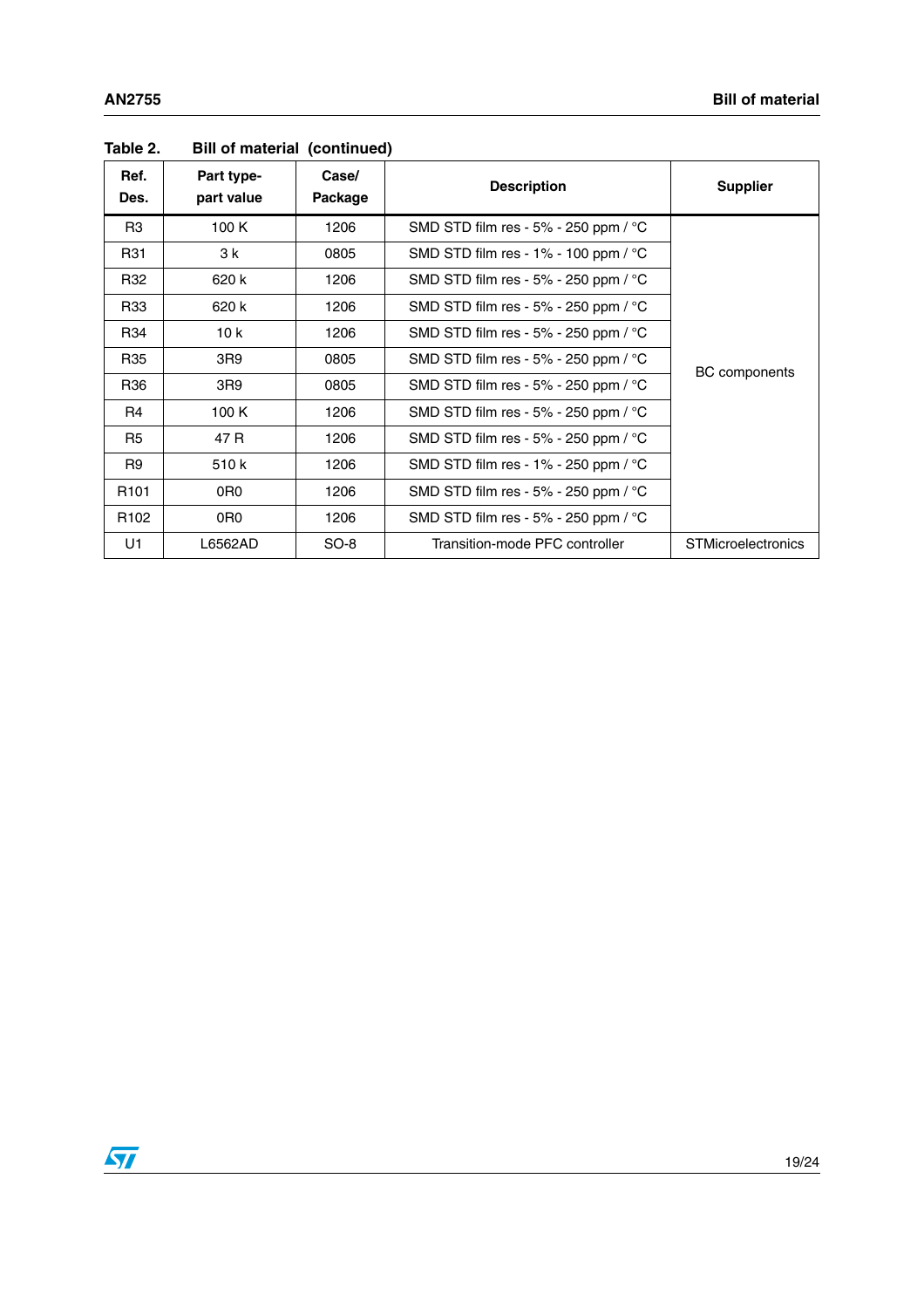## <span id="page-19-0"></span>**8 PFC coil specification**

#### <span id="page-19-1"></span>**8.1 General description and characteristics**

- Application type: consumer, home appliance
- Inductor type: open
- Coil former: vertical type, 6+6 pins
- Max. temp. rise: 45 °C
- Max. operating ambient temperature: 60 °C

#### <span id="page-19-2"></span>**8.2 Electrical characteristics**

- Converter topology: boost PFC pre-regulator, FOT control
- Core type: PQ40-30 material grade PC44 or equivalent
- Max. operating frequency: 100 kHz
- Primary inductance: 500  $\mu$ H 10 % at 1 kHz 0.25 V <sup>(a)</sup>
- Primary RMS current: 4.75 A

#### <span id="page-19-4"></span>**Figure 28. Electrical diagram**



#### <span id="page-19-3"></span>**Table 3. Winding characteristics**

| <b>Start pins</b> | End pins | <b>Number</b><br>of turns | Wire type        | Wire<br>diameter      | <b>Notes</b>  |
|-------------------|----------|---------------------------|------------------|-----------------------|---------------|
|                   |          | 5 (spaced)                | $Single - G2$    | 0.280                 | <b>Bottom</b> |
| $5 - 6$           | $1 - 2$  | 65                        | Multistrand – G2 | Litz $0.20 \times 30$ | Top           |

a. Measured between pins 1-2 and 5-6

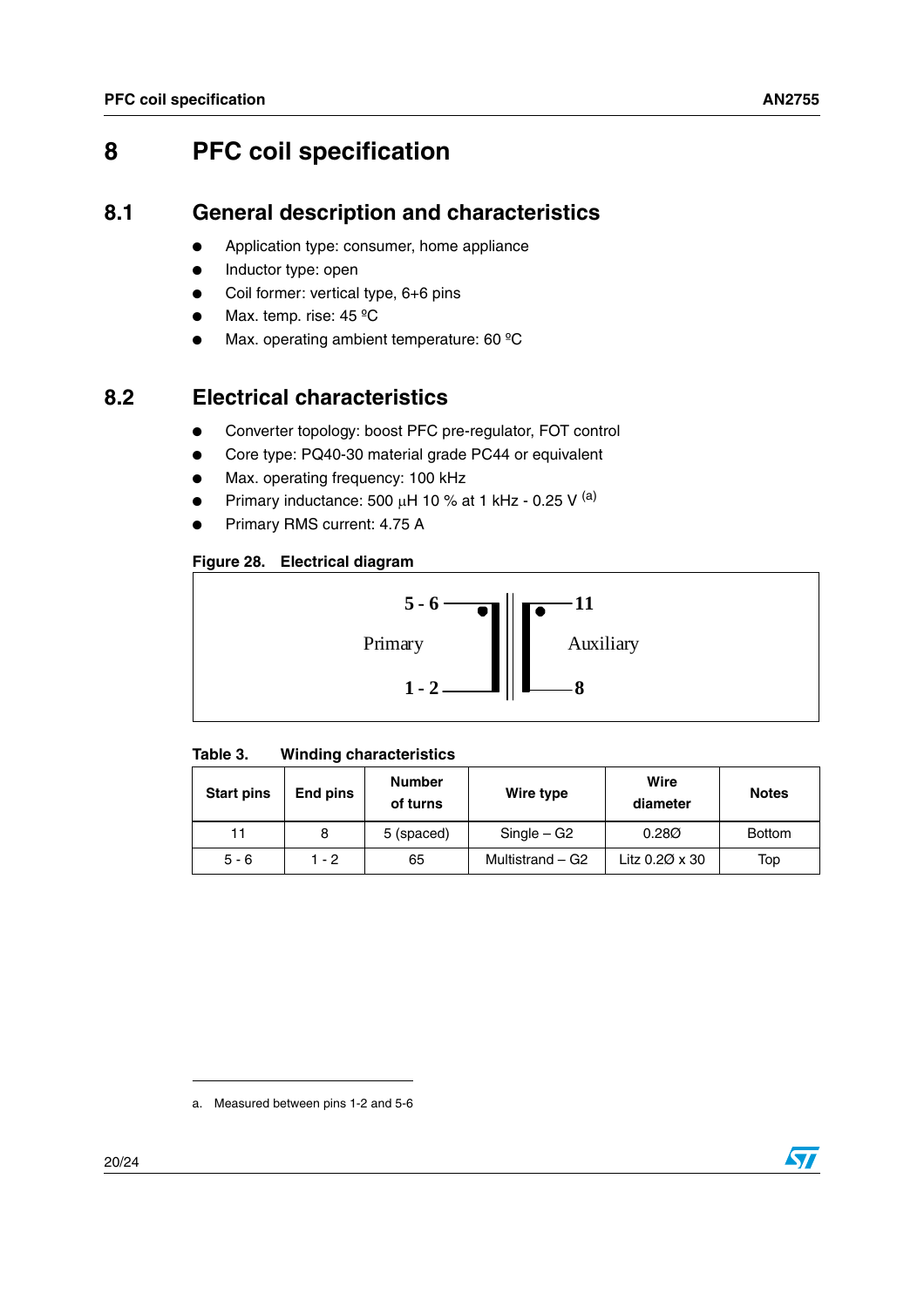$\sqrt{2}$ 

#### <span id="page-20-0"></span>**8.3 Mechanical aspect and pin numbering**

- Maximum height from PCB: 31 mm
- Ferrite: Two symmetrical half cores, PQ40-30
- Material grade: PC44 or equivalent
- Central leg air gap: ~1 mm
- Coil former type: vertical, 6+6 pins
- Pin distance: 5 mm
- Row distance: 45.5 mm
- Cut pins: 9 12
- External copper shield: not insulated (for EMI reasons), connected to pin 11 (GND)

<span id="page-20-1"></span>

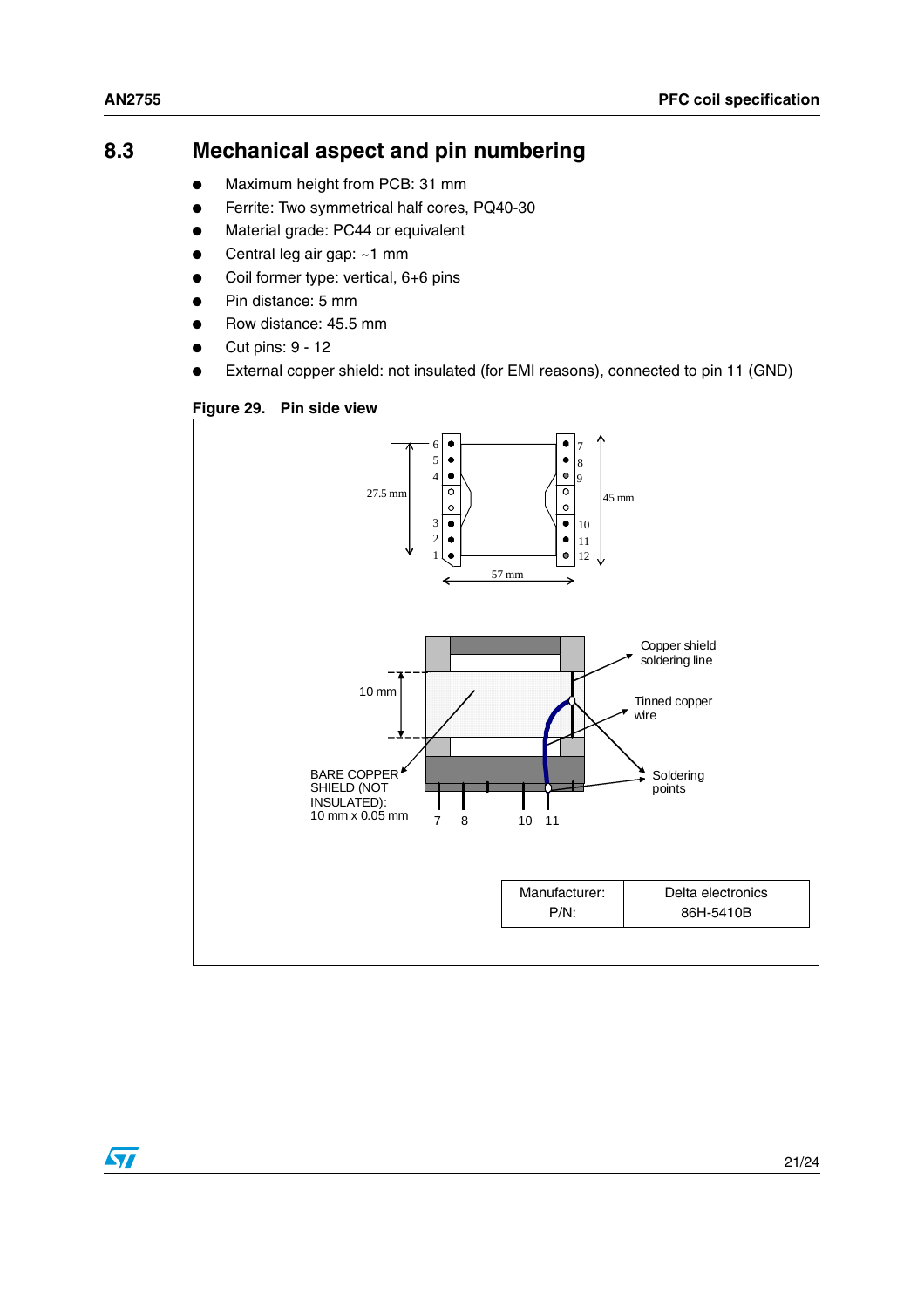### <span id="page-21-0"></span>**9 References**

- 1. "L6562A transition-mode PFC controller" datasheet
- 2. "Design of fixed-off-time-controlled PFC pre-regulators with the L6562", AN1792
- 3. "EVAL6562-375W demonstration board L6562-based 375W FOT-controlled PFC preregulator" AN1895
- 4. "L6561, enhanced transition-mode power factor corrector", AN966
- 5. "400 W FOT-controlled PFC pre-regulator with the L6563", AN2485

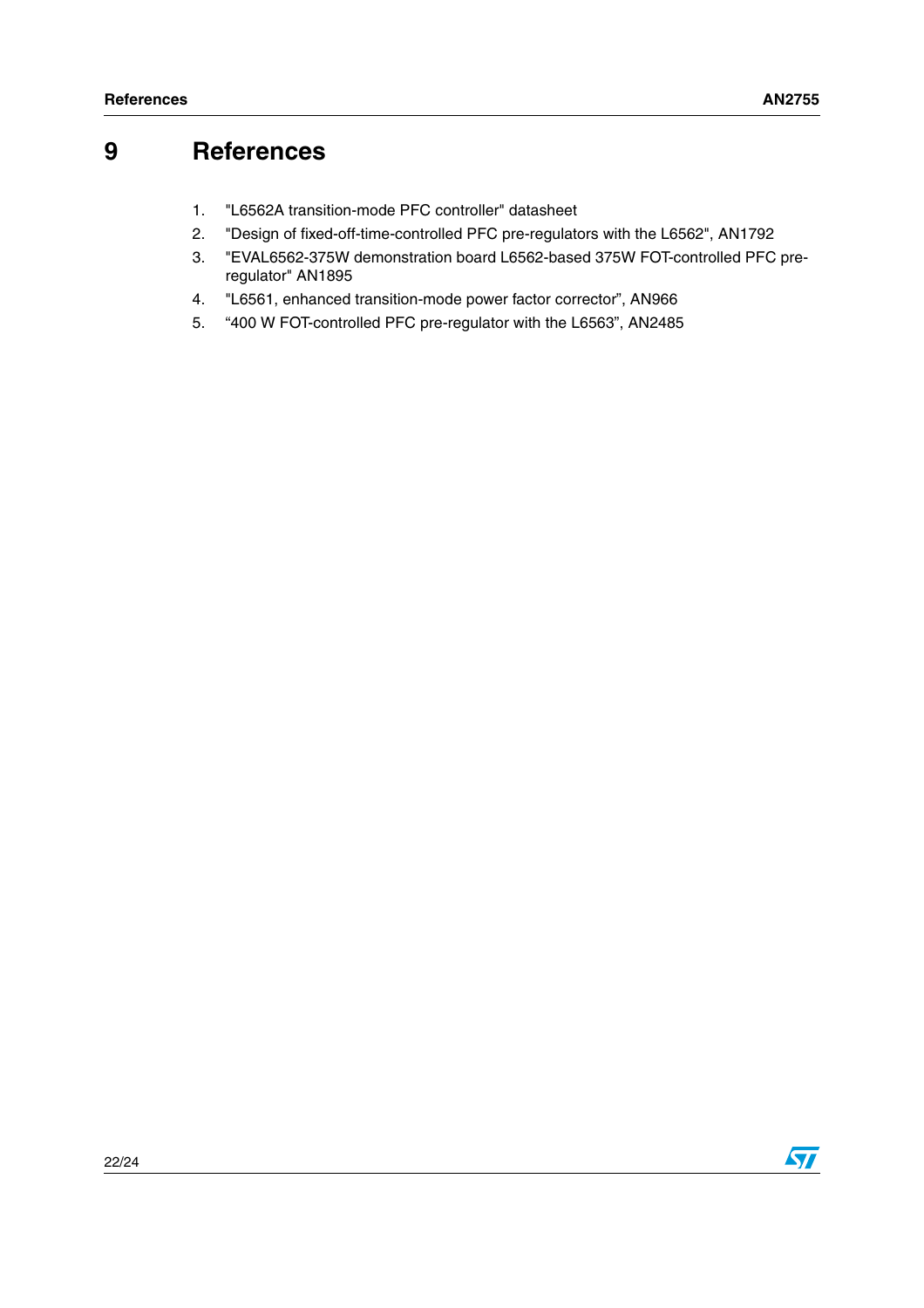# <span id="page-22-0"></span>**10 Revision history**

#### <span id="page-22-1"></span>Table 4. **Document revision history**

| <b>Date</b> | <b>Revision</b> | <b>Changes</b>  |
|-------------|-----------------|-----------------|
| 30-Jul-2008 |                 | Initial release |